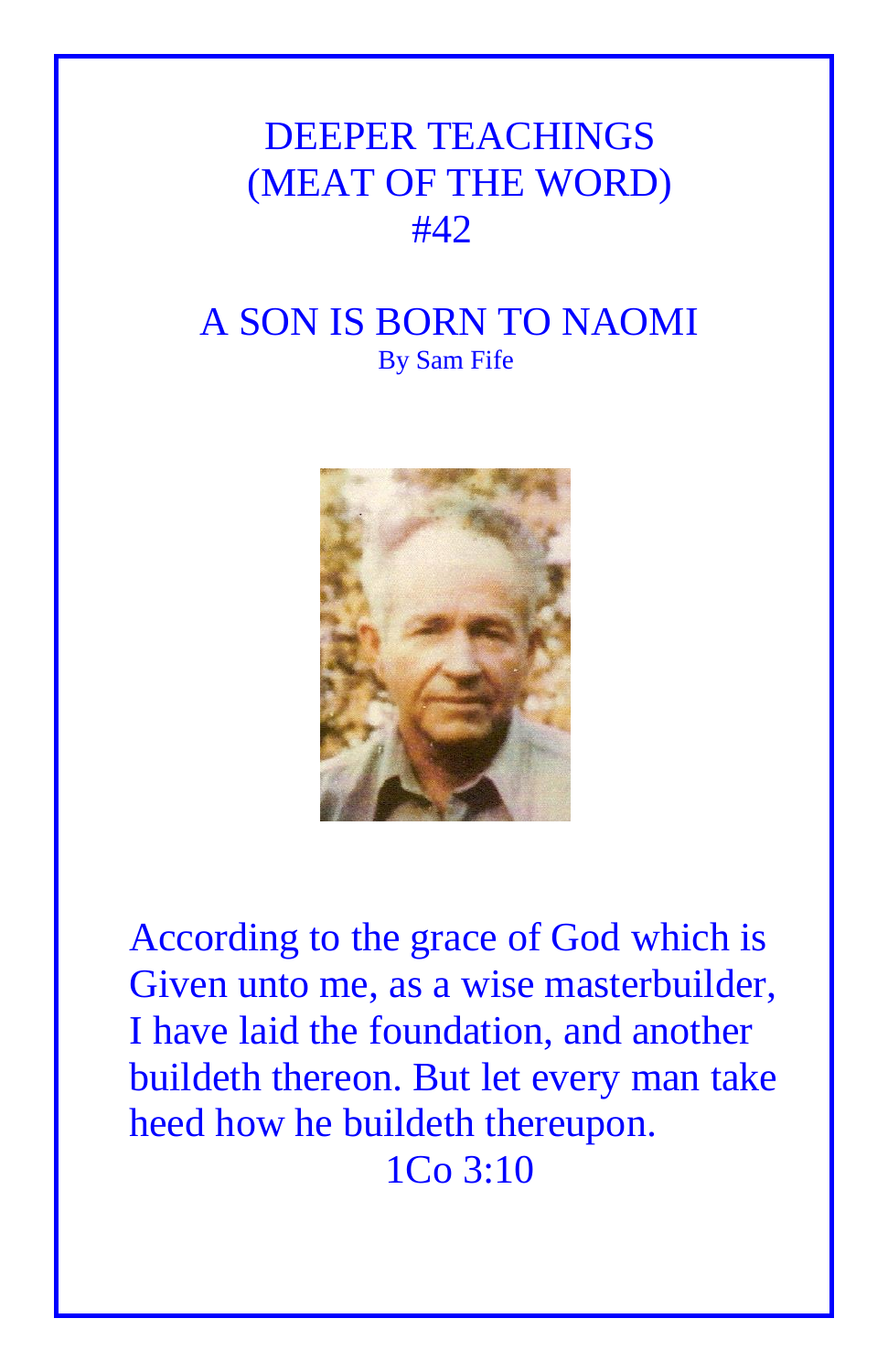It has been quite an interesting experience to observe the impact both pro and con that our last three messages in The Word, concerning the mystery of a man and a maid have made on God's people across the land.

Many have written rejoicing that at last God is beginning to move beyond just the revelation that a man-child is going to be born, and at last unveiling to us the mystery of how incorruptible life is actually going to come forth in us. Others, though hungry, have written that they couldn't seem to grasp the depth of these mysteries, and really understand what is being said. Others who can't seem to get their minds up out of the realm of the carnal, wrote they were offended that we would dare to use all the mysteries of the natural marriage union to express god's eternal spiritual realities.

To these we offer sincere apologies, for having had to offend their spiritual sensibilities. Though in our writings we sought to express these beautiful truths in the same pure spiritual language that the Holy Spirit, our example, who first began to express these things, uses in the Song of Solomon, the most glorious book in the Bible itself. It is easy to see that when these holy types, that God has set in human experience and planted in His word, are dragged down into the realm of natural and carnal, they become offensive. But when our minds dwell only on the pure spiritual realities of which they are typical, the blood cleansed spiritual woman, the bride of Christ, and her spiritual womb, the spiritual loins of the bridegroom ministry from which comes the incorruptible seed of life, the Word of God, and that many-membered spiritual manchild son of God that is going to be born as a result of their union, then these things cannot be offensive. But only the pure revelation of God, a means of bringing forth eternal incorruptible life through the great mystery of Christ and His bride, the Church.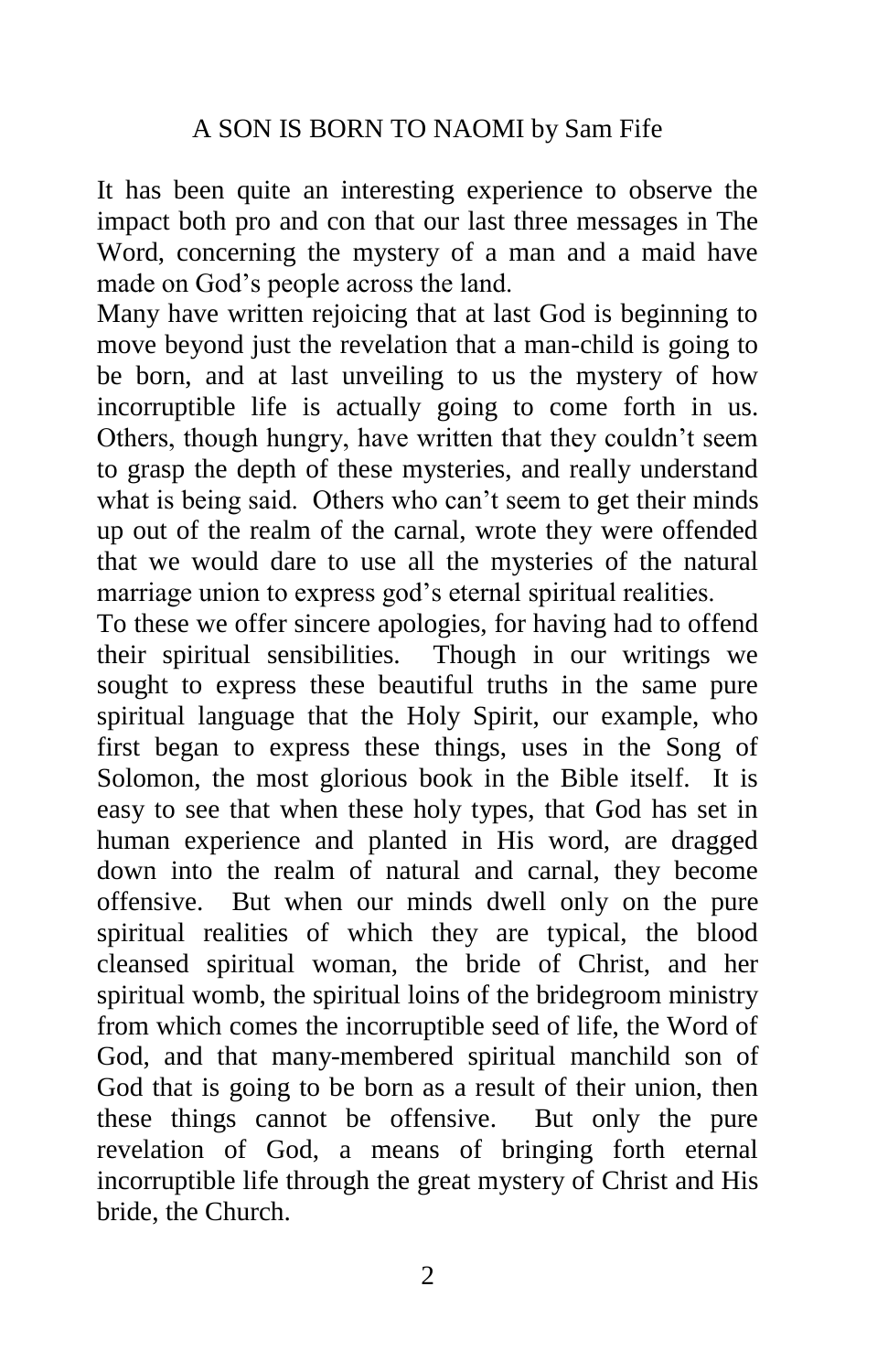Perhaps we can help those who would be offended, by quoting Dr. Schofield from his heading above the Song of Solomon in the Schofield Bible. Where he says, "Nowhere in scripture does the unspiritual mind tread upon grounds so mysterious and incomprehensible as in this book. While the saintliest of men and women of the ages have found it a source of pure and exquisite delight." Note carefully his next comment. "That the love of the divine bridegroom should follow all the analogies of the marriage relationship seems evil only to minds so ascetic that the marital desire itself seems to them unholy."

We offer these comments not to defend these truths, but only to try to help those who have problems. The truths themselves need no defense, for their defense is the whole Bible, the Word of God. For those whose spiritual eyes have been opened have at last seen that the whole Bible is not just the story of Christ, as we were taught by the old order church in our spiritual youth. And not just the story of Christ and His bride, but the story of Christ and His purchased bride, and a man-child that is born out of His drawing her into the holy marriage union by which, through in these last days, a yielded husband ministry, He plants in her spiritual womb the incorruptible seed of life. The Word of God which shall bring forth in each one of us eternal incorruptible man-child life.

I shall take a moment to point out afresh and anew that the Bible from the beginning to the end has one story in it, the story of a man and a maid and a man-child.

Beginning in the front of the book, with Adam and Eve and Abel, the Holy seed that came to their union that God had left to work through Cain the man of the flesh, had been set aside. Then we read after Abel was slain the woman knew her husband again, and she brought forth Seth, whose name meant appointed. The appointed seed that God would work through, and again you have the story of a man and a maid and a man-child.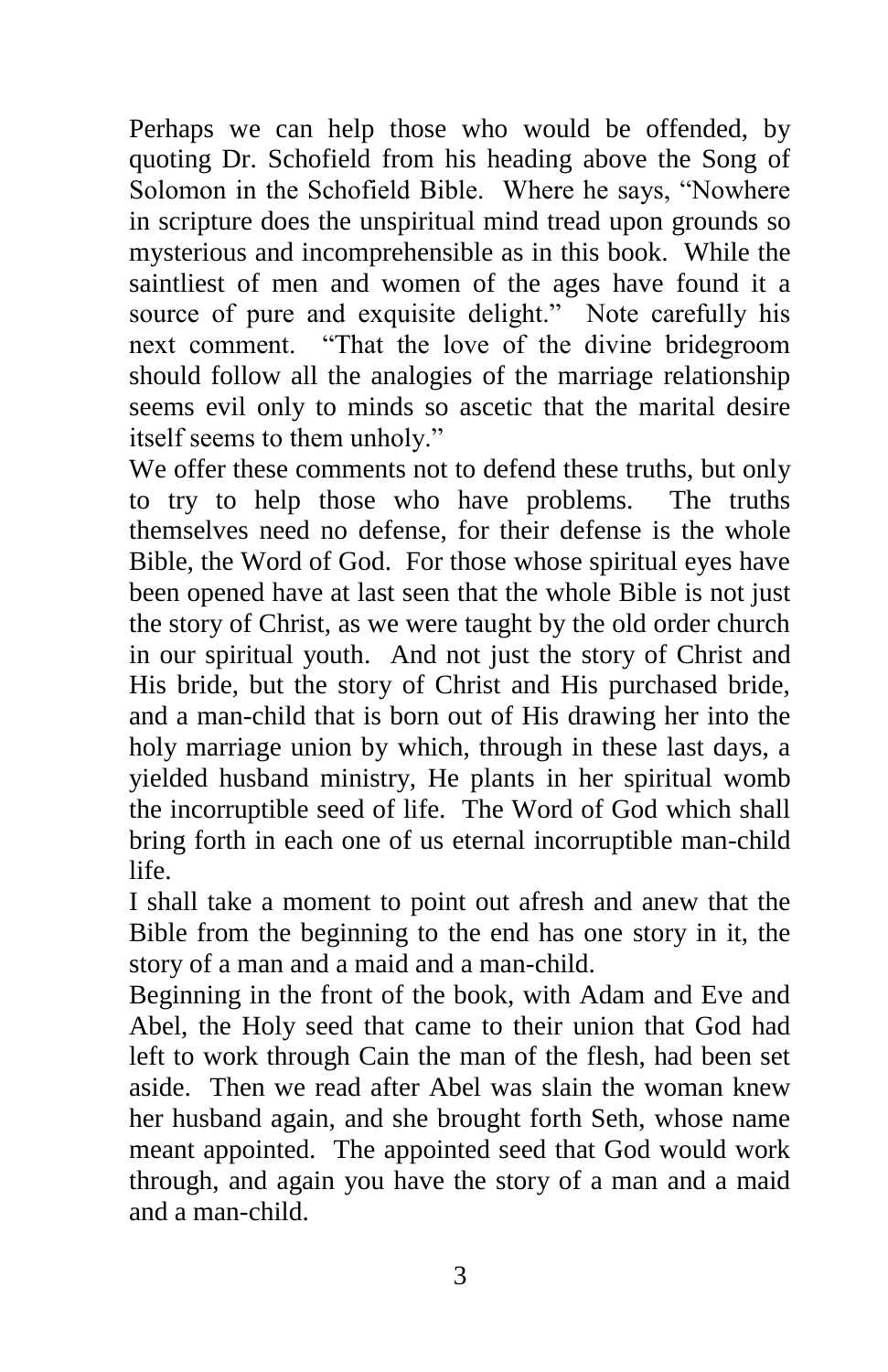After that we have Abraham and Sarah, and out of Sarah came Isaac. A man and a maid and a manchild. Then out of Isaac and Rebekah came Jacob, Esau the child of the flesh, was set aside. A man and a maid, and a manchild. Then out of the union between Jacob and Rachel, was born Benjamin, the son of the right hand, the twelfth son of Jacob, who was a type of Jesus and of the many-membered manchild that is going to be born in these last days.

Then after that we have Boaz and Ruth, and the manchild that came out of their union, Obed, who was the father of David, who was the father of Jesus, according to the flesh. Then we have King Solomon and the Shulamite maiden and in the end of the book one born out of their union who is as it were the company of two armies, and a man and a maid and manchild.

Then finally out of the marriage between God and Israel, for we hear God say often to Israel through the prophets in the Old Testament, I am married to you, and speak of her as His wife. Out of that marriage union came Jesus and then Jesus purchased a bride, and in Revelation 12, John sees coming out of His union with that bride, a manchild that is caught up to the throne to rule all nations.

In Ephesians Chapter 5 the Apostle Paul takes the whole chapter to discuss the mystery of a man and maid, and in Chapter 6 the children born of their union. And when he gets all done he says, that is a great mystery, but I am speaking concerning Christ and His Church.

So we see the Bible, teaches that in each generation, whether it be the generation of Adam and Eve, or of Abraham and Sarah, Isaac and Rebekah, or Jacob and Rachel, Ruth and Boaz, or Solomon and the Shulamite maiden, God has been working through a marriage union with man and maid, to bring forth a perfect seed, an ultimate manchild who shall be the Son of God, who shall deliver the creation from the bondage of corruption.

In each generation the seed brought out of the man and maid was progressively move yielded to God than the last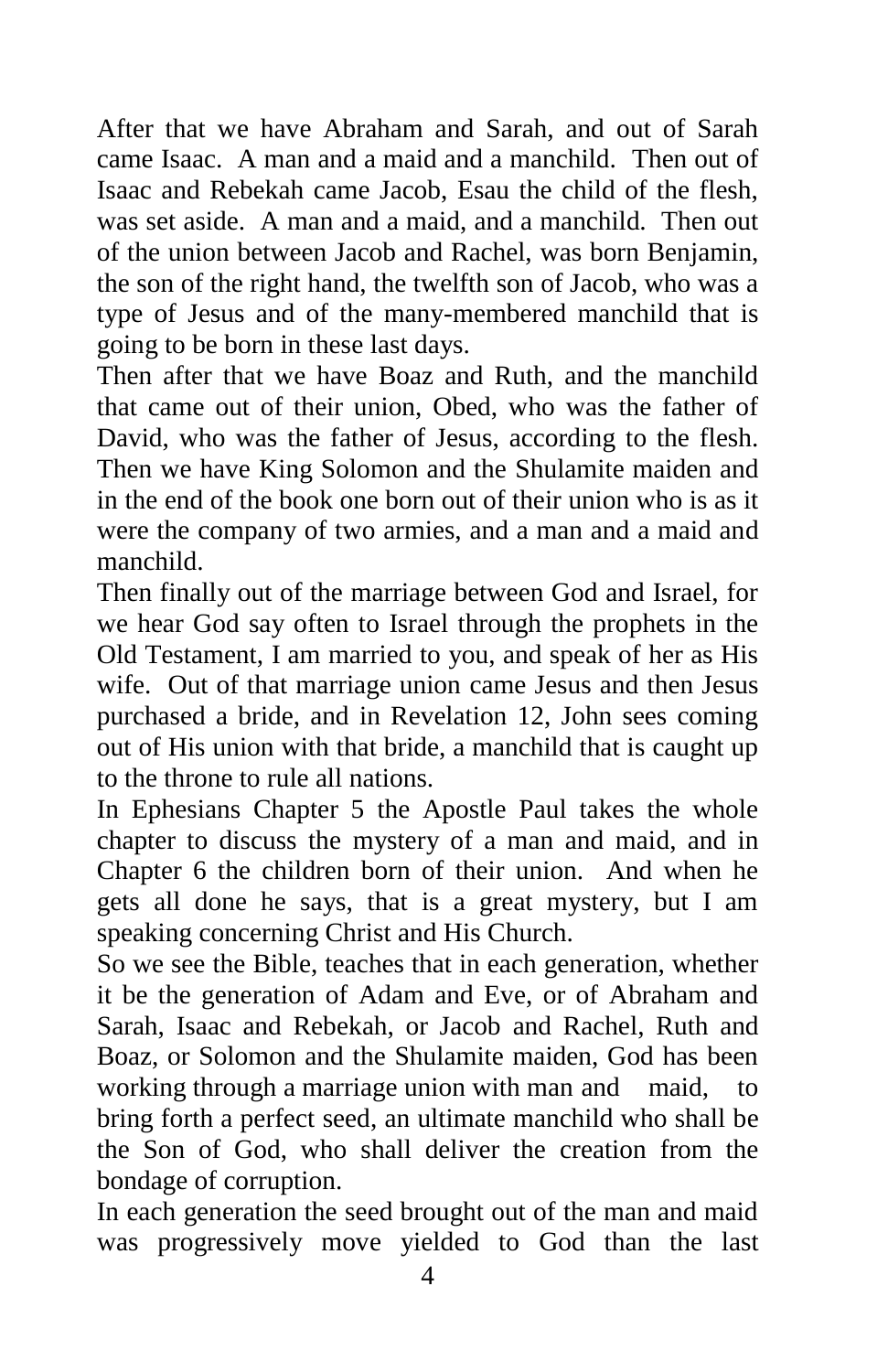generation. Until finally out of his marriage union with Israel He brought forth Jesus. And now in these last days out of Jesus' marriage union with His bride, the church, through His Spirit that is in the husband bridegroom ministry shall come forth the ultimate perfect seed, the manchild that God has been seeking to produce, the many-membered manchild that shall deliver the creation from the bondage of corruption.

One precious minister wrote me that he could not see the revelation that the ministry has a husband relationship to the bride congregation. I am sure that this precious minister would concede that the scripture teaches that Christ, who is in the heavens, is the husband of the church bride congregation. But perhaps he has not considered that the same Spirit that is in Christ in the heavens is the same Spirit that is in the ministry, to every true born again church here in the earth. For there are not two separate Spirits of Christ; one in Jesus in the heavenlies and one in His manymembered ministry here.

For the word of God says he that is joined to the Lord is one spirit, and there is not one spirit in Jesus in the heavens and another spirit in all of us down here. But one Spirit of Christ that is in Jesus in the heavens also permeates and fills His husband ministry, and certainly it is the husband of the bride congregation.

In our message this issue we are going to deal with the book in the Bible called the story of Ruth. We are going to see that it also is simply the progressive story of a man and a maid, and a manchild. And that Ruth and Boaz who brought forth Obed, also in their generation are only the type of this endtime bride that is meeting in basements and living rooms all over the world today, and her husband ministry through whom Christ, the bridegroom, is about to bring forth a manchild in this endtime.

Scofield in his reference Bible Points Out that Ruth, who came out of the Gentile world, which worshipped many gods and took the God of Israel as her only God, and in doing so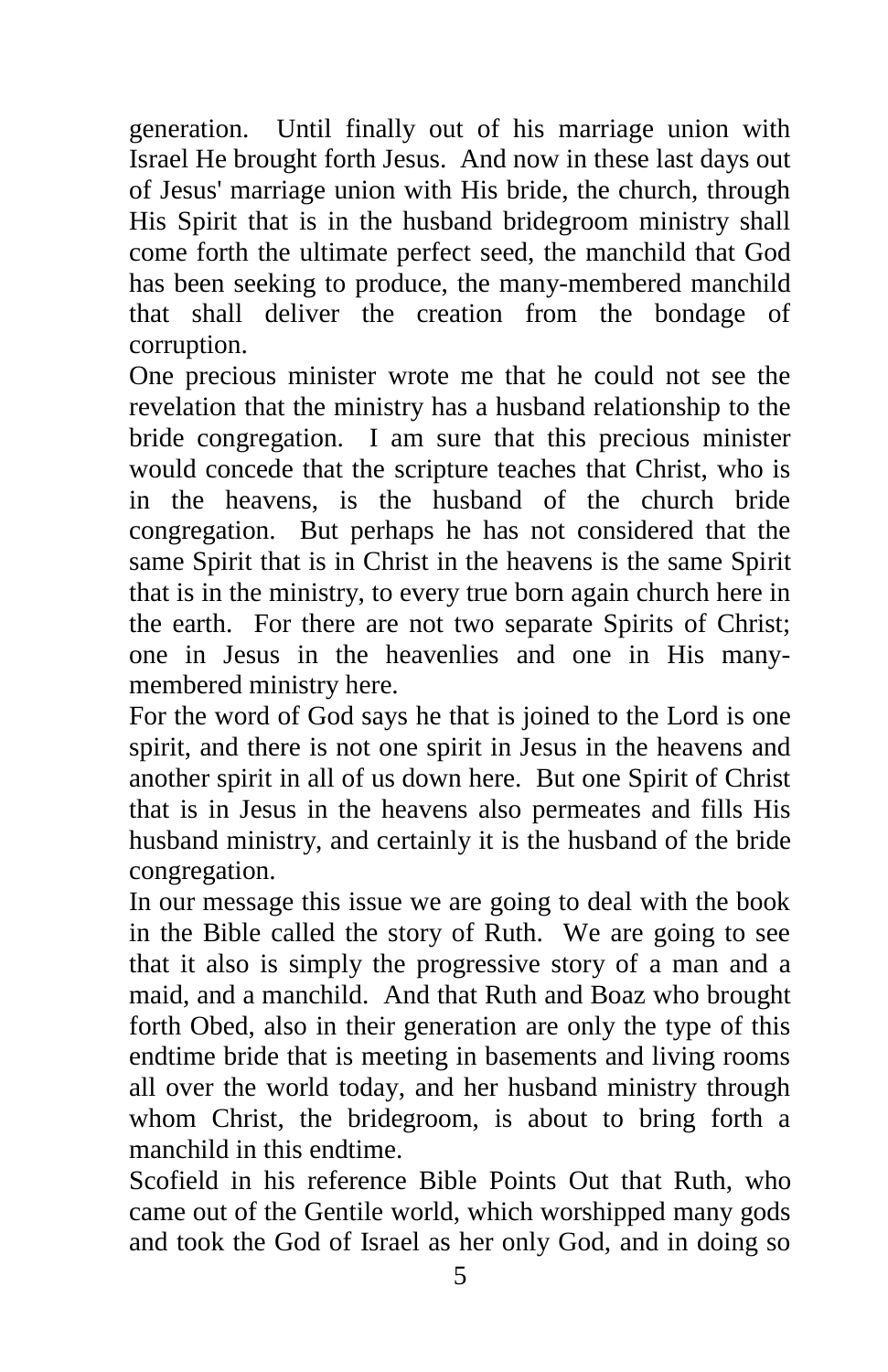found a husband, was a type of the Gentile church in the New Testament age, which came out of the great Roman world which worshipped many gods, and through the ministry of Paul, took the God of Israel as her only God, and in doing so found her true husband, Jesus. But because in Scofield's day the hour of the manchild message had not come, Scofield stops there in his analogy and does not go on to point out that the main and ultimate purpose of the story of Ruth is to reveal that a manchild was born out of the union of the Gentile maiden and the son of Israel.

It remains for those of us in this latter day through whom God is bringing forth a manchild message to go on and see and point out that Ruth was not led by God to join herself to Israel, and the God of Israel, only that she might have a husband, but that she might be given seed so that life could be brought forth from her womb, and her life might be propagated on into the next generation. And the whole purpose of everything was that a manchild might be born that the name of Boaz' kinsman, Elimelech might be raised up on his inheritance and carried on. Therefore it remains for us to unveil the mystery of Christ today to point out that even so, the whole purpose of God calling out of the Gentile world a bride, to take Jesus as her husband, who came out of Israel, is not just so that the church may find herself a husband or bridegroom, but that she might be given seed that shall propagate her life into eternity. And that a manchild might be born in order that the name of our kinsman redeemer, Jesus, might be raised up on his inheritance and go on and on forever.

Let us unveil for you the spirit of the word, the mysteries that are in the story of Ruth, in order that you might see how these things be so.

In the first place, in the first verse of the first chapter of the book it is made clear that Naomi and her husband, Elimelech, were the man and the maid chosen of God to bring forth the holy seed in their generation through whom God would work in that generation, ultimately to bring forth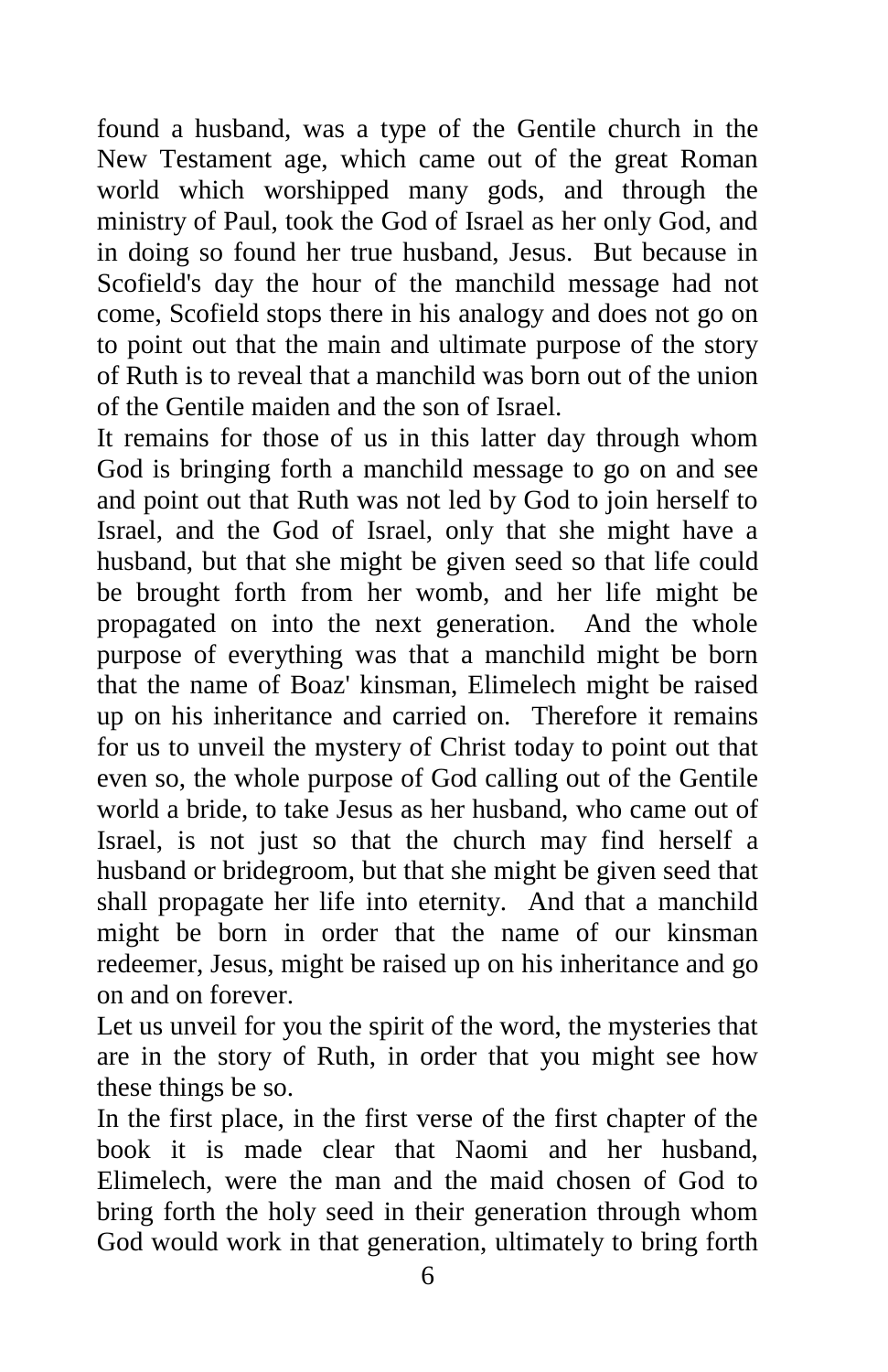a perfect seed. For we see that from the last two verses in the story of Ruth that the whole purpose of God, was to bring forth the holy seed that would be in the line through which Jesus came. In verses 18, 19 and 20 of the last chapter we read: out of Pharez begat Hezron, and Hezron begat Ram, and Ram begat Amminadab, and Aminadab begat Nahshon, and Nahshon begat Salmon, And Salmon begat Boaz, and Boaz begat Obed, and Obed begat Jesse, and Jesse begat David.

In the New Testament, if you follow the lineage that led to the birth of Jesus, you will find every one of these names in that lineage. Therefore, obviously, God was choosing a man and a maid to bring forth the holy seed in his generation that would be the ancestor of Jesus. And if Elimelech and Naomi had not backslidden and gone down off the land into the Country of Moab when the famine came, then God would have brought forth the holy seed through them and through their sons.

But because of the famine that came in the holy land where God had planted Israel, Elimelech and Naomi lost their faith that God could feed them in the holy land where he had planted them. They left the land and went down into the land of Moab in the midst of those who worshipped many false gods, thinking that life and sustenance would be better there. Because of this, the hand of God was no longer upon them, the anointing of God departed from them. Therefore disease and sickness came upon Naomi's husband, and he died. And there was no husband to bring forth seed from Naomi. Then her two sons took wives, but disease and sickness came upon them and her two sons died, and therefore there was no husband to bring forth seed from the line of Elimelech at all.

Finally Naomi grew so old without a husband that her womb became dead and because she was off the promised land, God could not give her another husband. So God had to choose another woman who yet had life in her, the young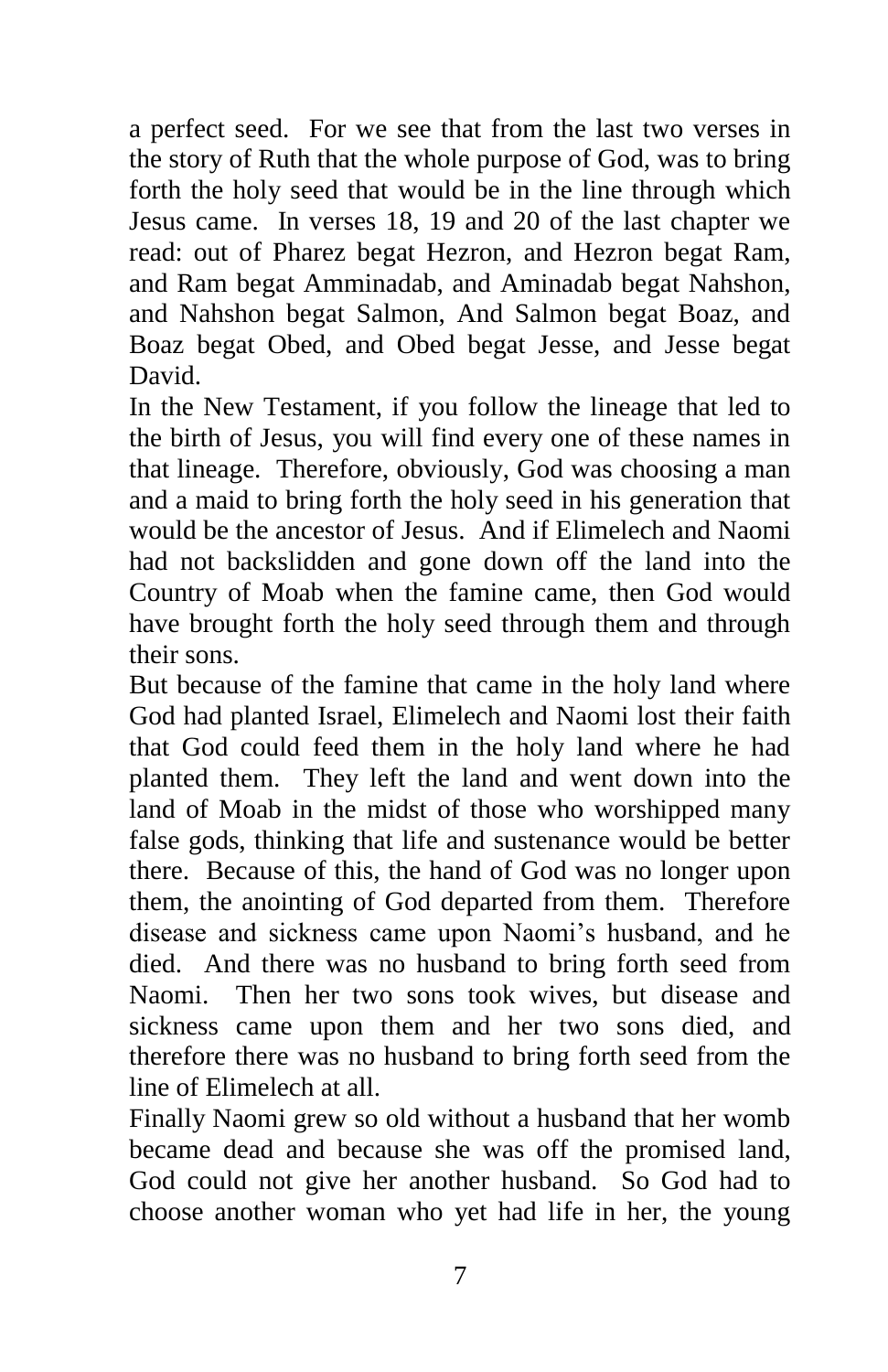Gentile woman Ruth, to work through, to bring forth the holy seed.

Even so two thousand years ago when Israel, the wife to whom God was married, through the priestly ministry of the Old Testament, came under the Roman yoke and the famine came, she lost her faith in God, and she went down off the land and began to collaborate with the Roman Empire, and the worshippers of many gods, did not dwell in her place of separation that God had set her in. The anointing of God departed from her and her husband ministry, the High Priest of Israel died before God and the spiritual life and glory of God departed out of him until he was just a political tool in the hands of the Roman procurator, Pontius Pilate, and King Herod, the vile collaborator with Rome.

Not only did Israel's husband die, but all her sons, the priestly ministry died before God. The life of God departed so out of Israel herself, that her womb was dead and she was a woman with no husband. So much so, that even after the resurrection of Jesus, when the Spirit of God was poured out, and God visited His people with bread again from heaven, and the famine was over in the land of Israel, still her womb was so dead that she was not capable of bringing forth seed unto God. God had to bring back to the land with her, when she came, a young woman out of the Gentile world, called the church, and join her to her husband Christ, that little remnant of sons of God that did accept Jesus and were moving in the life of God. Paul and these who moved with him in that great ministry, that led the woman out of the Gentile world, to join herself to the God of Israel, that she might find her husband Jesus that could give her seed that could bring forth life. But in the final fulfillment of the Word of God, Naomi and Boaz and Ruth were not just a type of old Israel and the Gentile church that accepted Jesus after his ascension, and the husband ministry, Paul and those who moved in the Spirit, through which that Gentile church was joined to Jesus. But Naomi and her husband Elimelech, were a type also of the church in every generation who when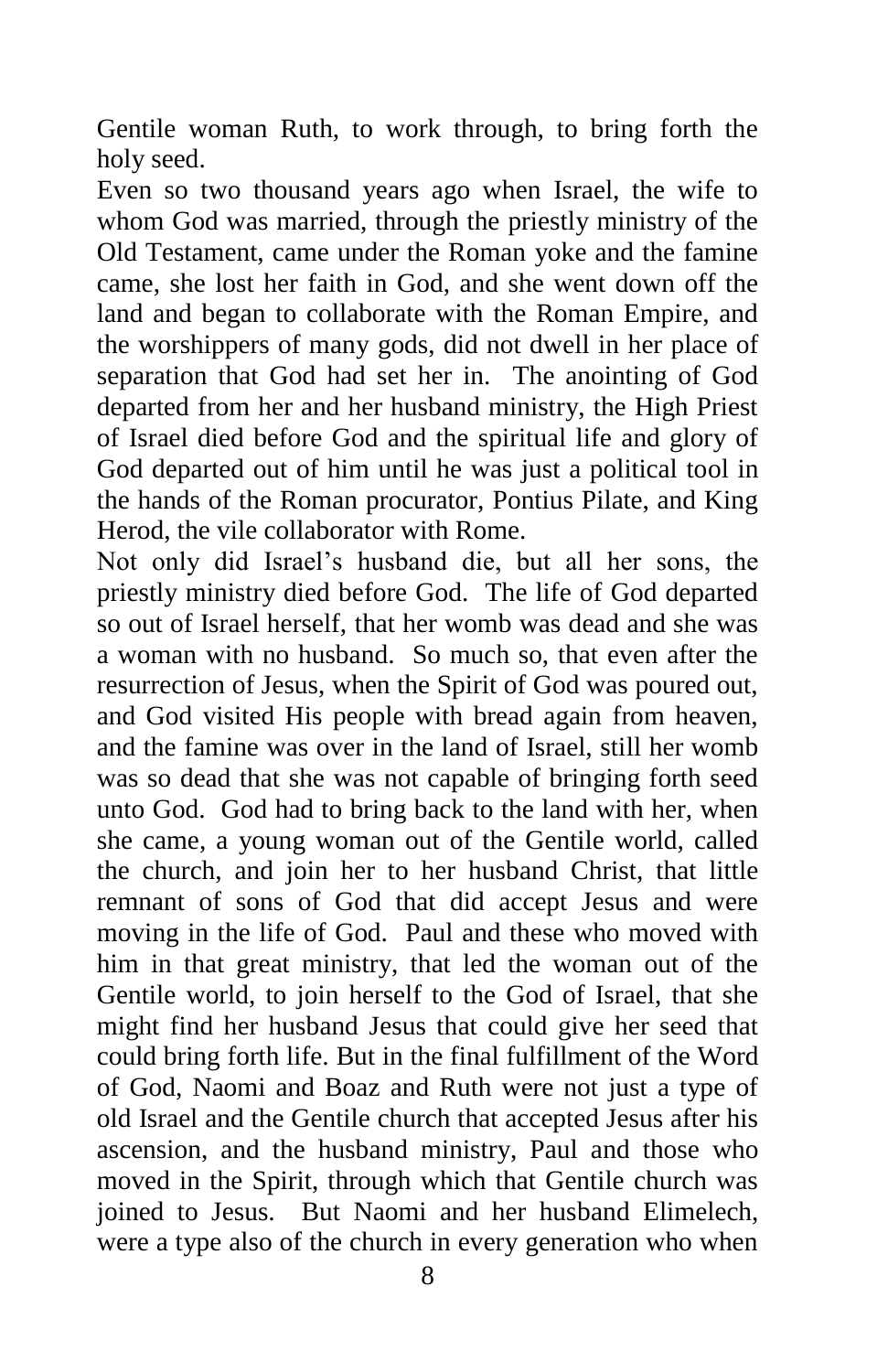the famine comes, instead of staying on the land with her husband ministry, trusting God to bring them through the famine, they backslide in their hearts and go down from their land and become a part of the Gentile world and of this Babylonish world system. Trusting in them for food and sustenance instead of trusting in the promise of God.

They are a type of the New Testament church after the first century, when the famine came and persecution was rampant, instead of staying in the holy land of the Spirit, and walking in the Spirit of God, they went down from the land, accepted the overtures of the Babyionish system and allowed Emperor Constantine to declare Christianity to be the state religion. Began to mix with those that worshipped many gods, and therefore her husband ministry died, her sons, the priesthood died, the life departed out of her womb. And for thirteen hundred years in the dark ages when the church was under the rule of the Catholic system, there was no husband ministry with the real supernatural seed of life, to bring forth the supernatural life of Christ in her.

Naomi and her husband who went down off the land when the famine came were a type also even of the Pentecostal church in our generation who in the mighty outpouring of the Spirit of God at the turn of the century, was chosen of the Lord, she and her husband ministry to bring forth the holy seed, the manchild that would manifest the glory of God.

But when hell's organization rose up and the famine came, she too went down off the holy land God had planted her on and mixed and mingled with the Babylonish system of this world and her husband ministry died before the Lord. The supernatural life of Christ departed out of it, and today the husband ministry of the Pentecostal church woman is more interested in keeping alive their pensions and retirement funds than in bringing forth a manchild unto God. Her sons, the young men of her organizations that have been brought out of her union with her husband ministry, have died before the Lord also. They are sent off to colleges and universities to become music ministers, and get degrees as directors of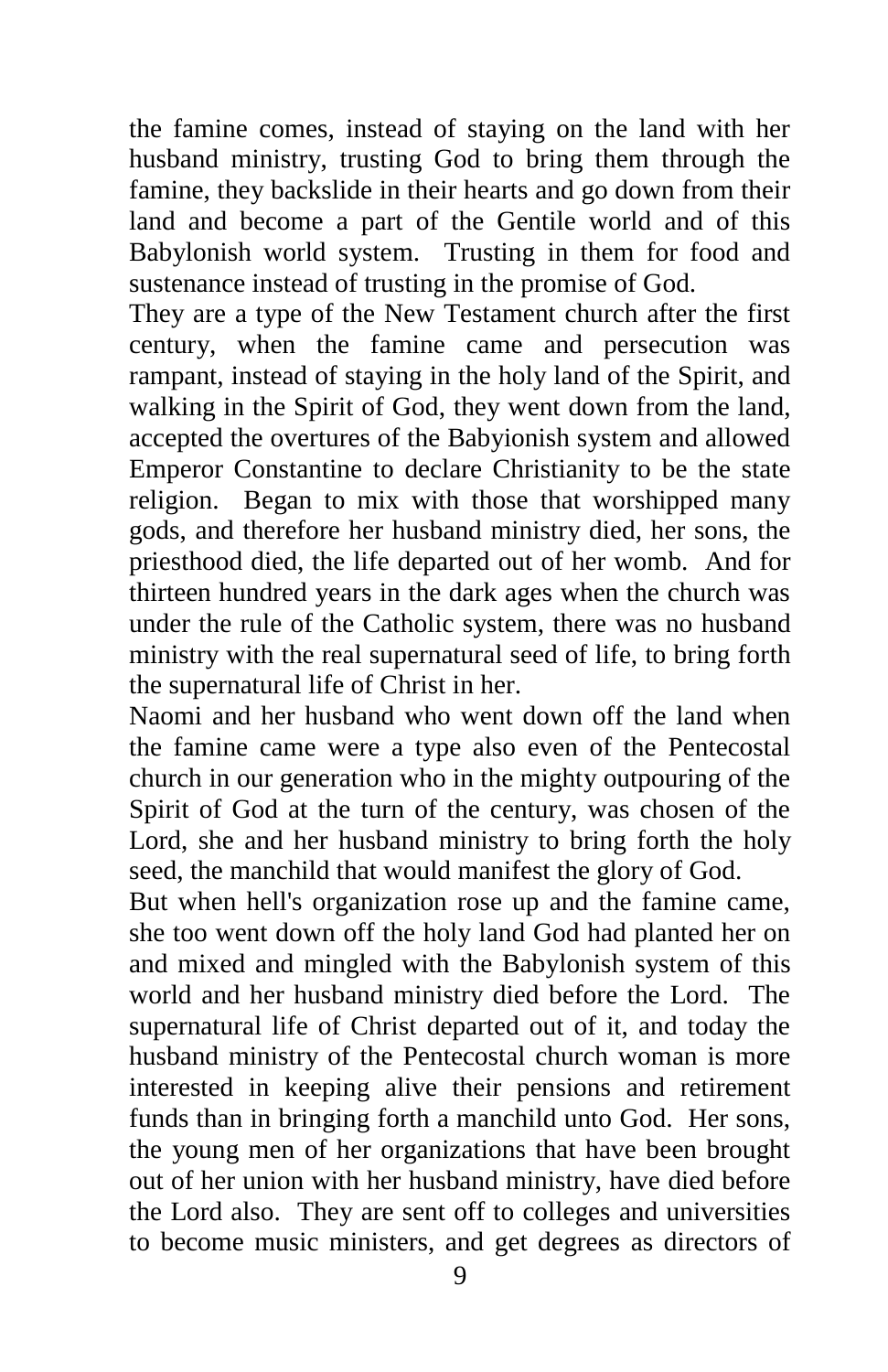education, and high positions in this Babylonish world system, so that they wind up with none of the supernatural life of Christ in them. Therefore no seed of Christ within their spiritual loins can bring forth life from any young church woman they marry, but all are dead.

The Pentecostal church mother herself has been without a living husband so long and her womb is so dead that even though God has visited His people with bread again, and the famine is over, and in a mighty move of the Spirit of God from every denomination thousands are being baptized in the Holy Ghost, hallelujah, and the church woman is going back to her land again, there is no life in the old order church that God can use her to bring forth the holy seed, the manchild.

This is why he has not led the Baptist, the Methodist, the Episcopalians, the Presbyterians, all over the world who have received the Baptism of the Holy Spirit to go and join themselves to the Pentecostal church mother. But He is forming out of them, in basements and living rooms all over the world, a woman not recognized as a part of the church, but who is from the outside. Nevertheless, leaving their denominations and the countries that they dwelled in, in Babylon, and coming to dwell in the same spiritual land that the Pentecostal churches walked in.

A land where there are gifts of the Spirit, and praise to God, visions, dreams, miracles of healing and God's blessing, the holy land of God. The greatest disappointment the Pentecostal church ever faced was when she discovered that the Spirit of God was not going to lead all of those young ones from the Baptist, and Methodist, and Presbyterian, and Episcopalian denominations whom He had filled with the Spirit, to come and join her organizations, and become a part of her, anymore than Ruth became, a part of Naomi. Nevertheless, she loved Naomi. She went back to Naomi's land with her and she said to Naomi, I will not leave thee, where thou dwellest I will dwell, thy people shall be my people and thy God shall be my God. And the Lord do so to me and more also if ought but death part me and thee.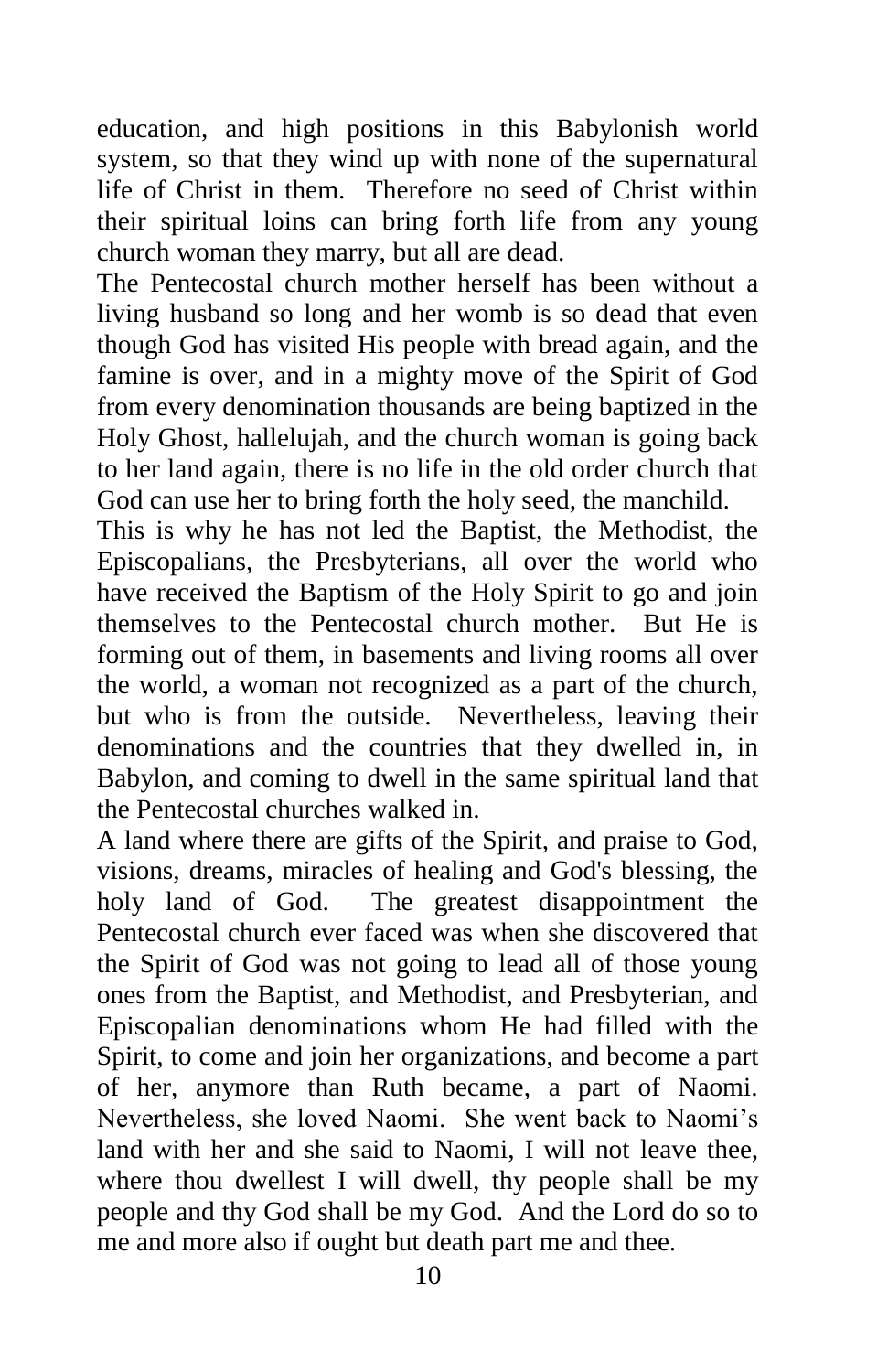So this young woman today, though she does not want to join her organizations and become a part of her Pentecostal church mother, she yet loves her very dearly. As God visits his people with bread again, and takes her back to the land, this young woman is going with her. Her vow is, whither thou goest I will go, wherever thou lodgest I will lodge, thy people shall be my people, and thy God my God. This young woman shall dwell in the same spiritual land that the Pentecostal church mother has walked in. She has received the same Baptism of the Spirit. She shall walk in the same gifts. She shall recognize that even those that are yet in Pentecost are her people also. There in the spiritual land she shall find her husband ministry that shall give her seed that shall bring forth a manchild.

When Ruth went back into the land with Naomi, she could not depend on Naomi's husband to give her seed, she could not depend on Naomi's sons to give her seed. They were dead. She had to wait for the Spirit of God to lead her to another husband, to raise up another husband for her, to give her seed that could bring forth life.

Even so all over the world today, God calls out of the Babylonish denominations this young woman, and baptizes her in the Spirit, and as God visits His people with bread again, she goes back to the Holy Ghost spiritual land, that the Pentecostal church mother herself is moving back on to, she cannot depend upon the husband ministry from the Pentecostal church to give her seed, that will bring forth supernatural life. She cannot depend on the sons of her Pentecostal church mother, who come out of her Bible schools today, to give her seed, for they bring the same naturalistic death that the husband ministry manifests. But she must be led by the Spirit of God to the new husband that God will raise up for her, that will give her seed, and not the same old order revelations that Pentecost brought forth. But the new seed, the revelation of God for this hour, the incorruptible seed that is going to bring forth a supernatural manchild. There is no life in Naomi's husband ministry, and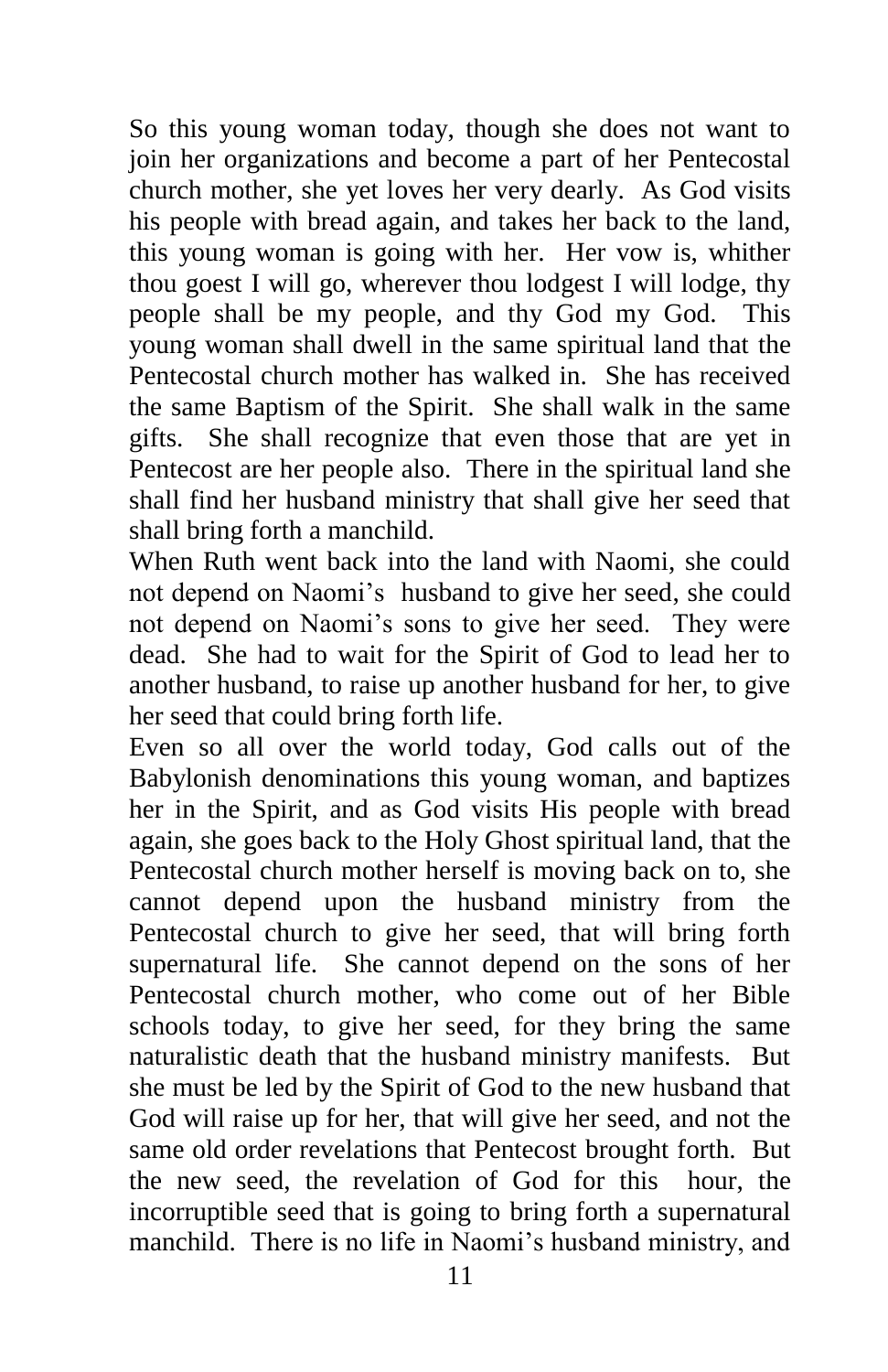there is no life in Naomi's sons, and there is no more life in Naomi's womb.

You will notice in Chapter 1, verses 19, and 20, in the Book of Ruth, say that when Naomi and Ruth were come back to Bethlehem, that all the city were moved about them. And they said, is this Naomi, and Naomi answered and said, call me not Naomi, anymore, but call me Mara, for the Almighty hath dealt very bitterly with me. In the original Hebrew scripture the name, Naomi, meant delight, but the name Mara meant bitter. She whom the Lord had once delighted in and chosen to bring forth the holy seed, because she with her husband, had lost their faith, and left the land during the time of famine, her name had been changed from Naomi, which meant delight, to Mara which means bitter, for the Almighty had dealt bitterly with her.

So it is with the Pentecostal church mother today. Once the anointing of God was upon her when back in the turn of the century when the mighty Pentecostal move of God was in full sway, her name was Naomi, and she was the one in whom the Lord delighted. Naomi's husband, Elimelech, meant "my God is King". And the Pentecostal church once had a husband ministry whose God was their king. But as the years rolled by, she lost her faith and went down off the land, her husband died, her sons died and now her name is no longer Naomi, the one in whom the Lord delights, but Mara, bitter, for the Almighty hath dealt bitterly with her. But the young woman, Ruth, was fresh and alive, her heart was filled with faith in the God of Israel, and love toward him and Naomi, and all His people. Therefore, she it was who took on the name of beauty, for in the original language Ruth's name meant beauty.

So it is that God today in basements and living rooms all over the world has raised up a young woman, fresh and alive. She cannot claim to have dwelt in the land of Israel for years. She cannot claim to have all the knowledge of the ways of Israel that Pentecost has. She must learn many things, but she is fresh and alive, and filled with love for the God of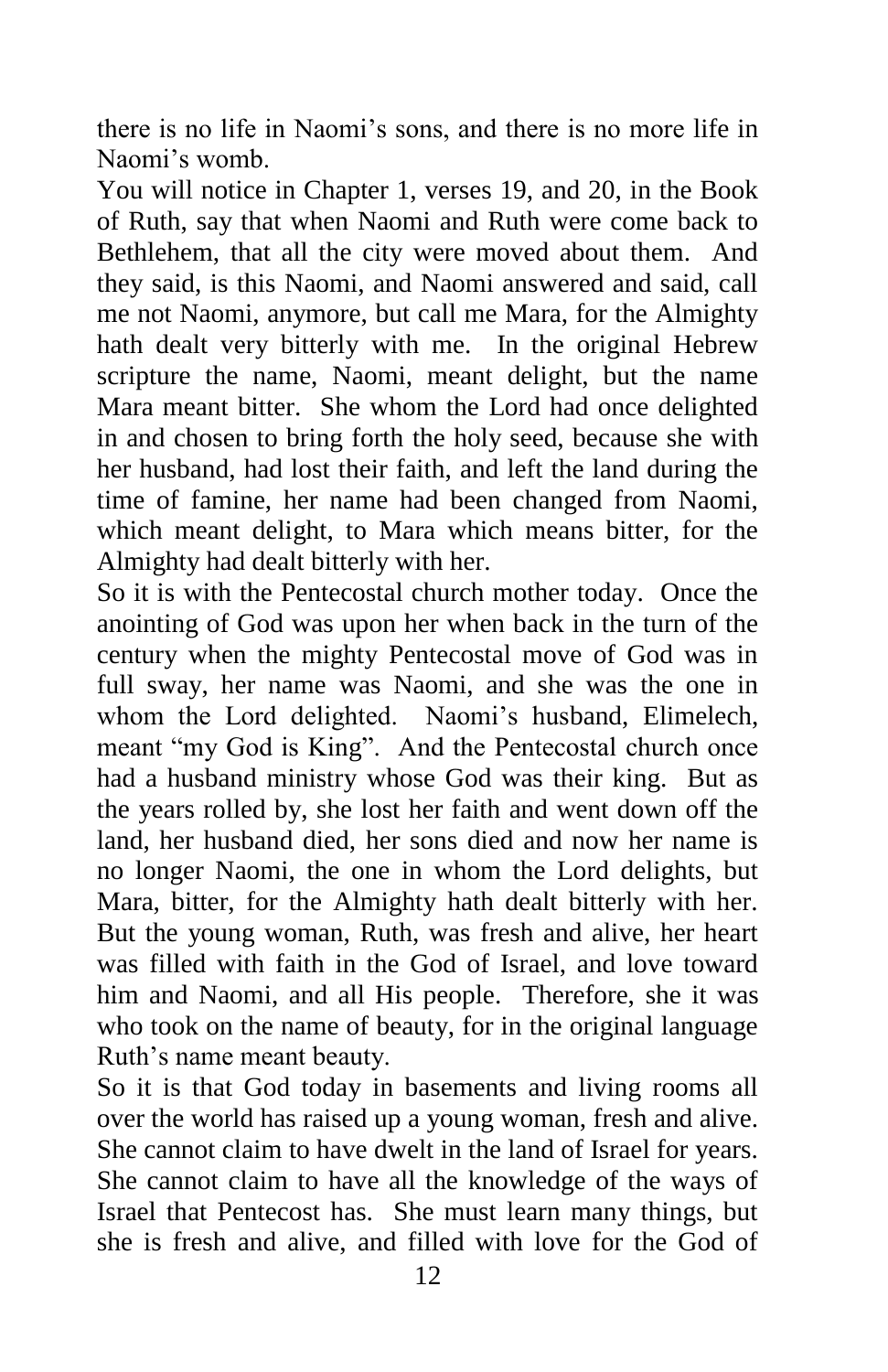Israel, and faith in Him, and toward all His people. And the Spirit of God will lead her to that husband ministry that will give her seed that will bring forth life.

You will notice as we follow the record of Ruth and the Spirit of God's leadings and dealings with her, that she began only by picking up the gleanings in the field. Those sheaves which the laborers had cast aside as no good, not worthy of the harvest, and then before long was drinking from the lord of the harvest's vessels. Before long she was eating at the lord of the harvest's table. Before long she was getting handfuls on purpose and from there she progressed on, not only to owning the field, but the Lord of the harvest also became her husband, and gave her seed which brought forth life from her womb.

In verse 7 Ruth came to the field of Boaz, and said unto the reapers, I pray you let me glean and gather after the reapers among the sheaves. She began to move along behind the reapers, and those gleanings which had been dropped and cast aside by the reapers of the harvest, carelessly as if they were not worthy of the harvest, she carefully picked them up and dusted them off, and put them in her apron that she might take them home and grind them that they might be bread to give her and Naomi strength.

Even so it is that eight years ago, I a young minister who graduated from a Southern Baptist Seminary, born in a Baptist Church, filled with the Spirit, and then forced to leave my Baptist denomination, was led by the Spirit of God to begin to meet in my living room with other Baptist, and Methodists, and others who were coming out of the denominations, having received the Baptism of the Spirit, and coming back to the land as God visited His people with bread. We began to gather there in our living room, and the Spirit of God began to lead us to glean and pick up those truths which the old order ministry and reapers of the harvest had carelessly let fall and dropped, having considered that they were not worthy of the harvest. Truths like Ephesians 4:11-15 where the Bible says, when Jesus ascended he gave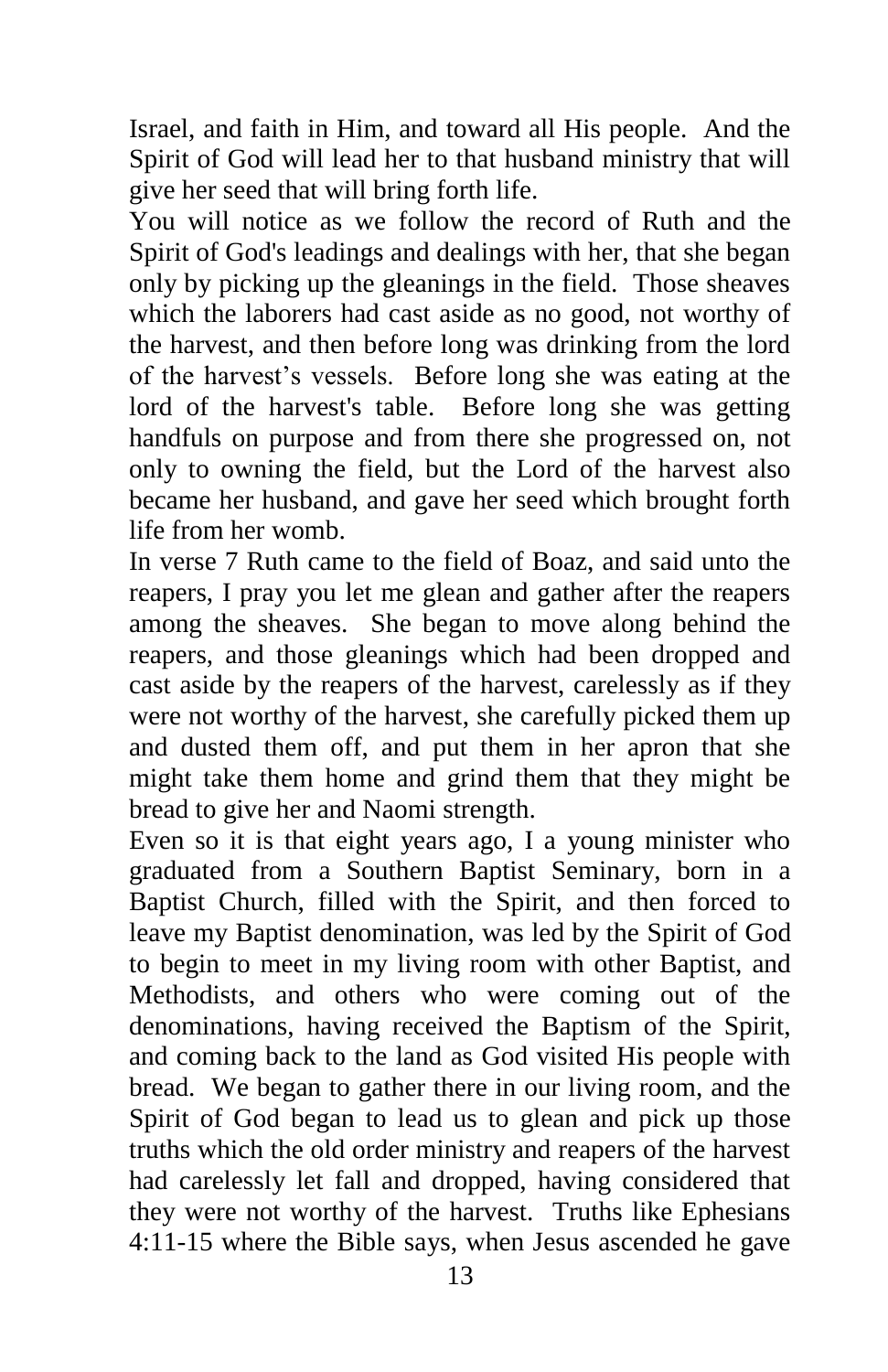five ministries Apostles, Prophets, Evangelists, Pastors and Teachers, for the perfecting of the saints until we all come to a perfect man, to the measure of the stature f the fullness of Christ.

Truths like the restoration of all the gifts of the Spirit, we began picking them up and dusting them off, and suddenly the Spirit of God began to thrill and feed our hearts with them as they became bread to us. Truths that had been examined and cast aside by the old order reapers as of no value to the harvest of God.

Then you will notice in verse 8, that the lord of the harvest, Boaz, came to Ruth and said, 'Hearest thou not, my daughter? Go not to glean in another field, neither go from hence, but abide here fast by my maidens.' Even so we, the little group of us that gathered in my living room, as we were gleaning and picking up these truths that had been cast aside, they were ministering life to us as the bread of God, suddenly Jesus, the Lord of the harvest visited us. We heard a voice that said, go not out into any of the old order fields, but abide here, and I will see that you are well fed and well taken care of. Therefore, we simply kept gleaning there in that little place, and the master of the harvest kept his watchful eye on us, even as Boaz kept his eye on Ruth. Then verse 9 tells us that Boaz, the Lord of the harvest, charged the young men, and charged Ruth, that when she was athirst, that she was to come to his vessels and drink water from his vessels. So it was with us. We found that when we became thirsty for the living waters of his Spirit, that the Lord of the harvest provided His vessels that we might drink from, and our thirst was quenched.

Then in verse 14, of Chapter 2, a further word was given to Ruth by Boaz, the Lord of the harvest, and he said unto her, at mealtime come thou hither and eat of the bread and dip they morsel into the vinegar, and she sat beside the reapers, and he reached her parched corn, and she did eat and was sufficed and left. She who had come to glean was now sitting at the master's table, and he himself was feeding her.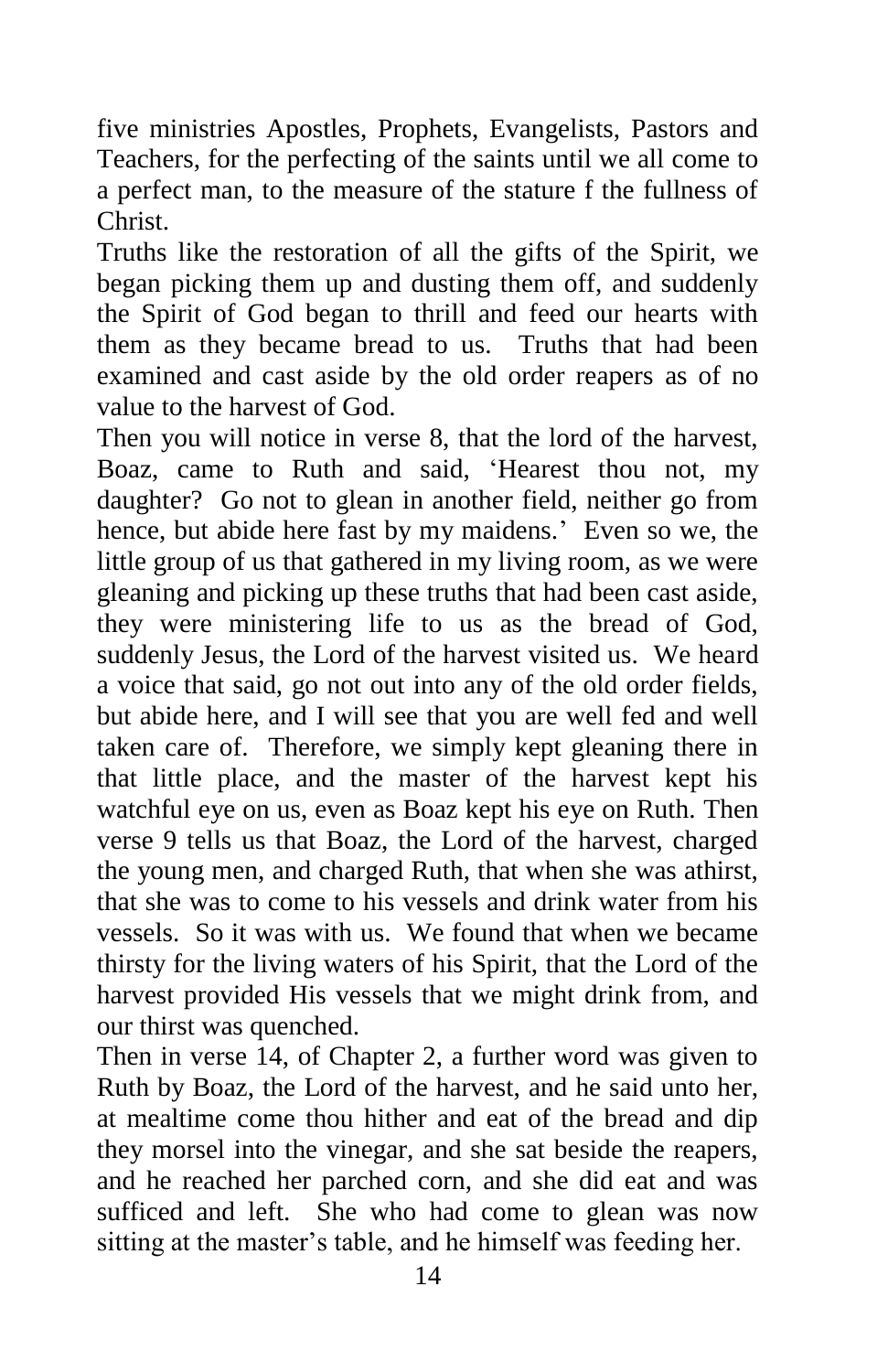So it was with us there in that little group in Miami, eight years ago. We who began by gleaning those sheaves of truth that had been cast aside by the laborers, suddenly found a visitation from the master himself. Drinking from His vessel, eating at His table with He Himself handing us the food.

Then in verse 15 we are told that Boaz commanded the laborers to let drop handfuls on purpose, hallelujah, to be sure that Ruth was well fed. The hand in scripture always speaks of the five fold spirit hand ministry, Apostle, Prophets, Evangelists, Pastors, and Teachers. We saw the hour come there in that little group in Miami, where God brought forth in our midst all five of the spirit ministries and a hand came forth and began to feed us handfuls on purpose.

No longer were we just gleaning the truths that had fallen by the wayside, but the master himself was in our midst and the Lord of the harvest himself was in our midst, seeing that we received handfuls on purpose. Like Ruth, we who had come meekly to glean, unrecognized as a part of the church of Israel, we who had come meekly to glean, were not only drinking from the master's vessel, and eating from the Lord of the harvest's table, but we were on our way toward owning the whole field. Finally possessing the Lord of the harvest himself, as our husband to give us seed to bring forth an incorruptible manchild life from within us. In Chapter three we see that Naomi suddenly begins to get a glimmer of hope that through Ruth, her own life can be restored to her, and a seed can yet be brought forth that will raise up the name of her dead husband on his inheritance. And that in seeking rest for Ruth, she can finally find rest for herself, so we hear her say in verse 1, "My daughter, shall I not seek rest for thee, that it may be well with thee?" But we must understand that the rest for which Naomi was crying out from every crevice and corner of her being, was not just rest from her physical labors, or rest from want of food, but rest from that inner cry within, that is the innermost cry of every woman. That is that she can fulfill her own nature by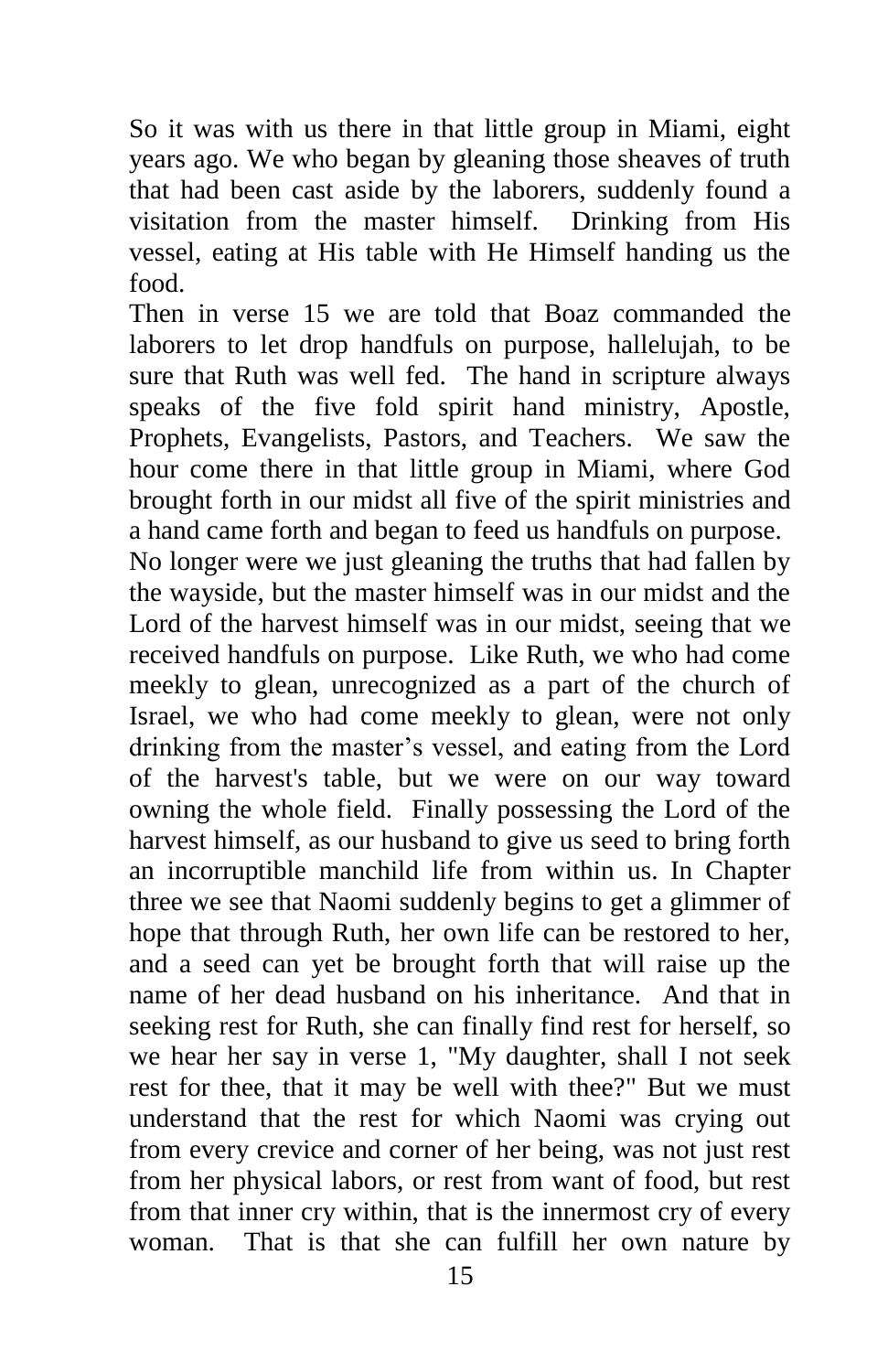bringing forth a manchild on which she can pour out all her mother's love and care, and bringing forth seed that will raise up and propagate the name of her husband.

This was the rest that Naomi's heart cried out for, this was the rest that Ruth's heart cried out for. This is the rest that every woman's heart cries out for, although today some are so blinded by this world that they don't know it.

Today old Israel, across the sea, in the land of Palestine, with her back to the wall and struggling desperately to stay on the land that God gave her in the beginning, cries out from within for only one thing, to dwell in the land that God gave her, safely. And so let God, her husband, bring forth from within her that life which he purposed to bring when He chose her as His wife long ago. Though in her blindness today, she is going about it all the wrong way.

The old order church system in New Testament Israel, her heart's cry from within is that she might dwell in that land of the Spirit, that God brought her into through Jesus, two thousand years ago, as the first century church, and dwell there in peace so that God through Jesus might bring forth from within her, that life that He purposed to bring forth when He first purchased her as His bride. But in her blindness she is going about it all the wrong way, with her affinities with the naturalistic Babylonish systems of this world. But soon the hour is coming when both old Israel, and the old older church system, like Naomi, are going to begin to get a glimpse of the great truth, that in seeking rest for this fresh young woman, that he is calling out all over the world, who is meeting in basements and living rooms, and is doing things not according to the old order systems, that in seeking rest for her and the bringing forth of the manchild that is within her, that manchild will then deliver them. And they shall find rest for themselves also.

Now in Chapter three, verses 2 and 3, we find that harvest time was over. Boaz and the laborers had brought the wheat or the barley to the threshing floor. It was no longer harvest time but threshing time. Time for the separating of the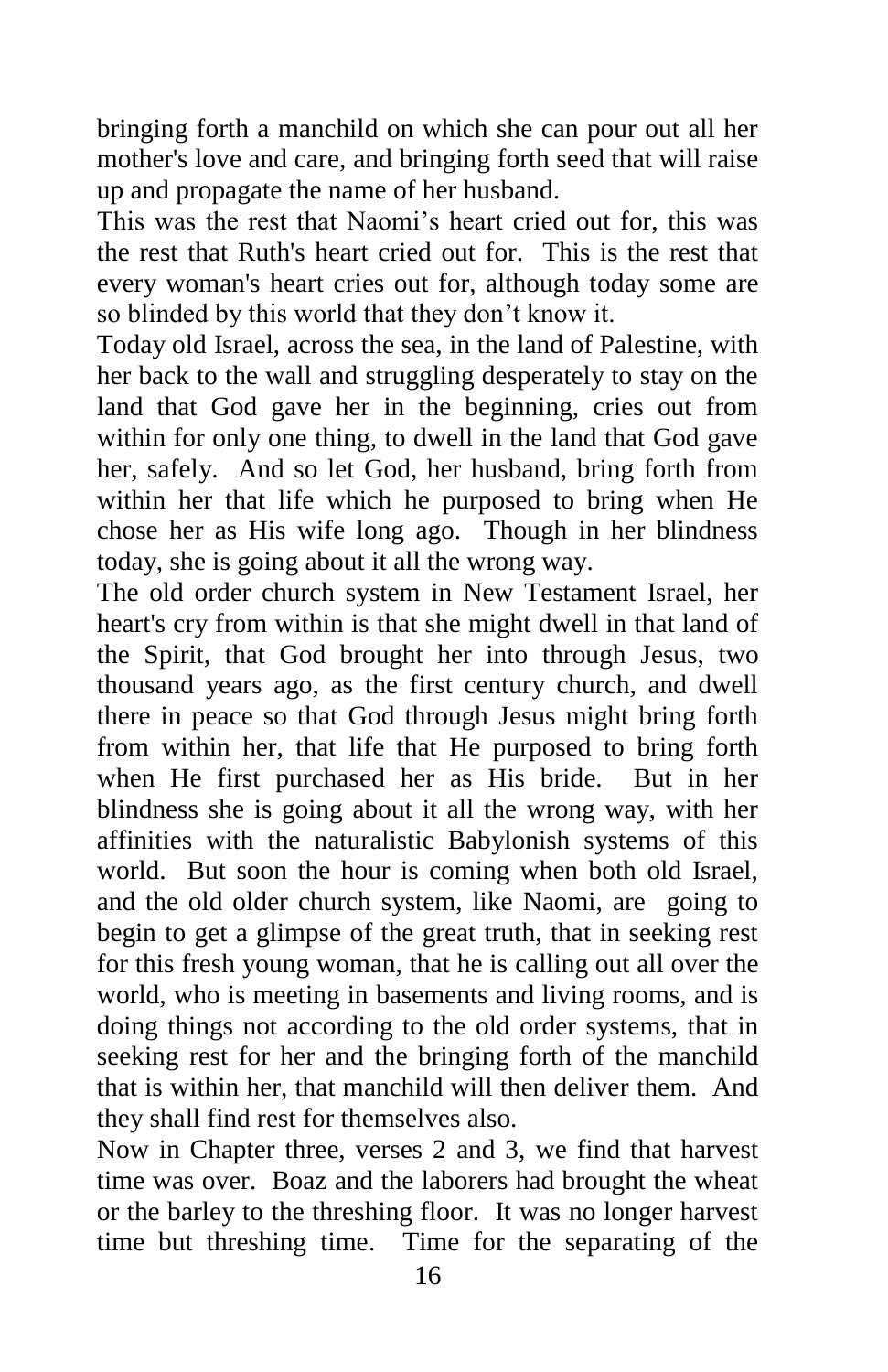wheat and barley from the chaff. This was done by first piling the grain on a level piece of ground, called the threshing floor, and then beating the wheat and barely out, until the chaff was shaken loose from the wheat. Then the laborers would take the winnowing fan, which was a tool much like a wide shovel, and when the wind was blowing very hard they would scoop up a shovel full of grain and toss it up into the air. Because the wheat or barley was heavier than the chaff it would fall back to the ground, and the wind would blow the chaff away.

We need to understand in God's great plan, that there is a difference between harvest time and threshing time. Harvest time is that time when the Spirit of God is moving through ministries throughout the world, preaching His end-time message, and harvesting in those of God's overcoming company who had grown up in the Spirit, to the point where they are ready to be plucked from the earth.

Completely separated from this world, and this world's system by the Word of God that is ministered in these last days, and drawn into the move of the Spirit of God, and brought to full surrender to God's purpose. For those who are to be in this manchild that shall come forth to rule and reign in Christ.

So now we are in the period of harvest time, where anointed ministries are crossing the earth, labouring in God's harvest, ministering the word that plucks the wheat and barley from the earth. But soon the Spirit of God will take us to the great threshing floor and there we will be beaten by the forces of the anti-Christ that comes against us until the pure wheat and barley is fully separated from the chaff, even our own flesh. Then the winds of tribulation will begin to blow mightily so that everything will be tossed up into the air. Great confusion will reign in the earth, and great confusion will reign in the church.

Yes, the winds will blow against us so hard that almost confusion would reign in us, and Jesus says the very elect will be deceived if that were possible. But because of the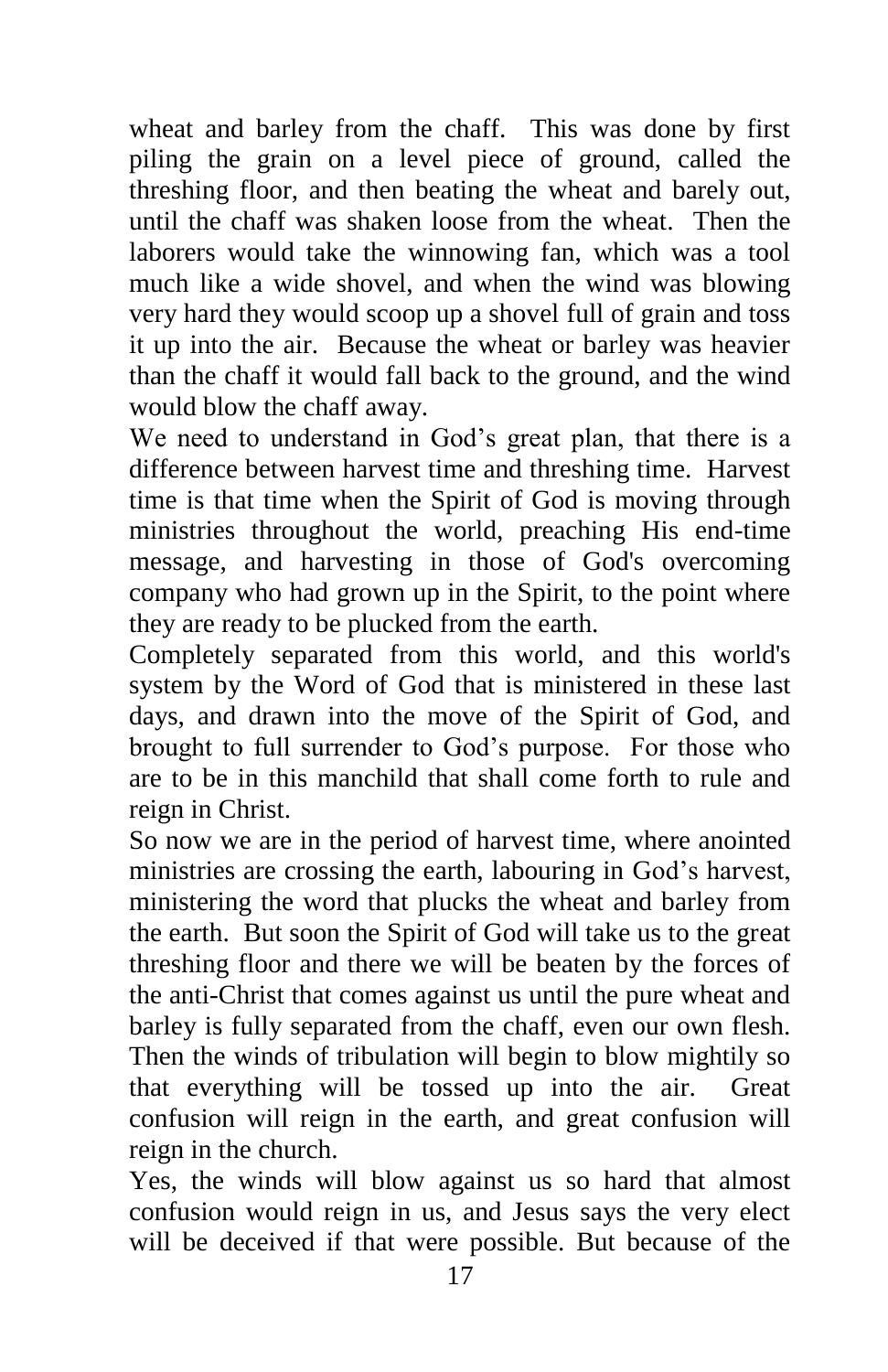pure kernel of wheat that is within us, the manchild is heavier than all the chaff, it will fall back to the ground and chaff will be blown away for-ever.

So it was that it was at the threshing floor that Ruth chose her husband. The bride gave herself to her bridegroom and the bridegroom accepted her. There was a custom in Israel at that time, that at this particular time of the harvest, the beginning of the threshing of the grain, that the young women in Israel instead of waiting in their modesty for the young men of Israel to come to them, and ask for their hand in marriage, they could go down to the threshing floor and whichever of the young men that they desired to choose for their husband, they could lay down at his feet. If he covered them over with his skirt that meant that this young man was accepting her as his bride. If the young man refrained from covering her with his skirt it meant that she was being rejected, and would have to wait for another young man or another time.

So it will be in the hour when we have been brought to the threshing floor. And it is the time for the threshing of God's wheat, that we the young woman clothed with the sun, and with the moon under her feet, instead of having to wait in our ignorance, false humility, and false modesty that we have walked in foolishly

in times past, we will be free to go to the threshing floor, and choose our heavenly bridegroom and lay ourselves down at his feet, and give our self in full surrender to him.

You can be sure that for those of us who do, our heavenly Boaz will cover us over with his skirt, through an anointed husband bridegroom ministry in these last days. He will cover us over with the garment of His righteousness, His wisdom, His love, His truth, His nature, signifying that He is accepting us as His bride, to bring forth a manchild that shall deliver His creation once for all and forever.

But we must notice the word of instruction that the Spirit of God led Naomi to Ruth. She said, wash thyself therefore, and anoint thee, and put thy raiment upon thee and get thee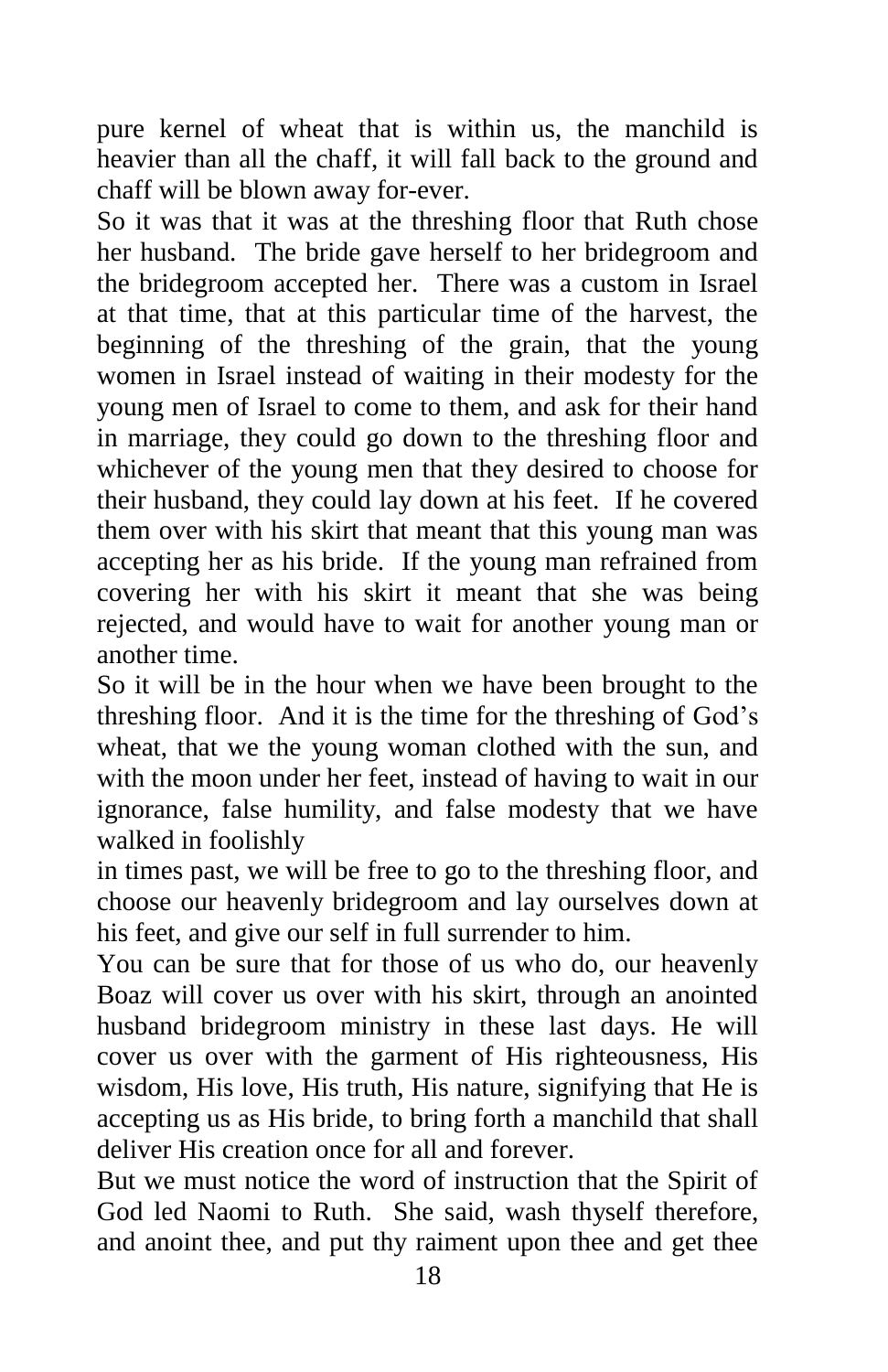down to the floor. These were the four steps a maiden in Israel was to go through, to prepare herself to choose and be accepted by that young man of Israel that she had chosen to her husband.

First, to wash herself. Ruth must not go and lay herself down at Boaz feet with the smell of the dust and field on her. But she must be bathed and cleansed. Even so we must not present ourself to our Heavenly bridegroom in these last days with the smell of the dust of the field upon us. The Bible says the field is the world. And as we have gleaned, just as Ruth gleaned, she picked up the smell of the dust of the field, so we have gleaned in our husband's great field, we have picked up much of the dust of this world's system, much of the smell, and therefore we must be bathed and cleansed by the water of God's word, the pure unleavened bread which washes us and cleanses us of all the dirt and dust that was out there in the field, the impure doctrines that we picked up. The deceiving ideas of false spirits, those things that have clung to our flesh which would be unpleasing to him as he draws us to his bosom. Before we lay down at his feet we must be thoroughly washed and bathed, and cleansed. That is why the Word of God is flowing over us as never before in this move of God. Purifying our so called doctrines, cleansing us of all superfluities of the flesh, laying aside every weight that we may present ourselves to Him without spot or blemish, a glorious church without spot or wrinkle.

Then Ruth had to put on her raiment, not raiment for gleaning in the field that she had worn before hand, but raiment for presentation to her bridegroom and there is a difference in the two raiment's. While we have been out there, gleaning in the fields, winning souls, picking up sheaves, learning truths we have worn clothing that is fashioned partly after Him, and partly after this world, traditions and customs, and habits. Things that we have allowed in our lives that are allowable while we were just working in the field. But will be an offense to our heavenly bridegroom if we wore them into the marriage chamber.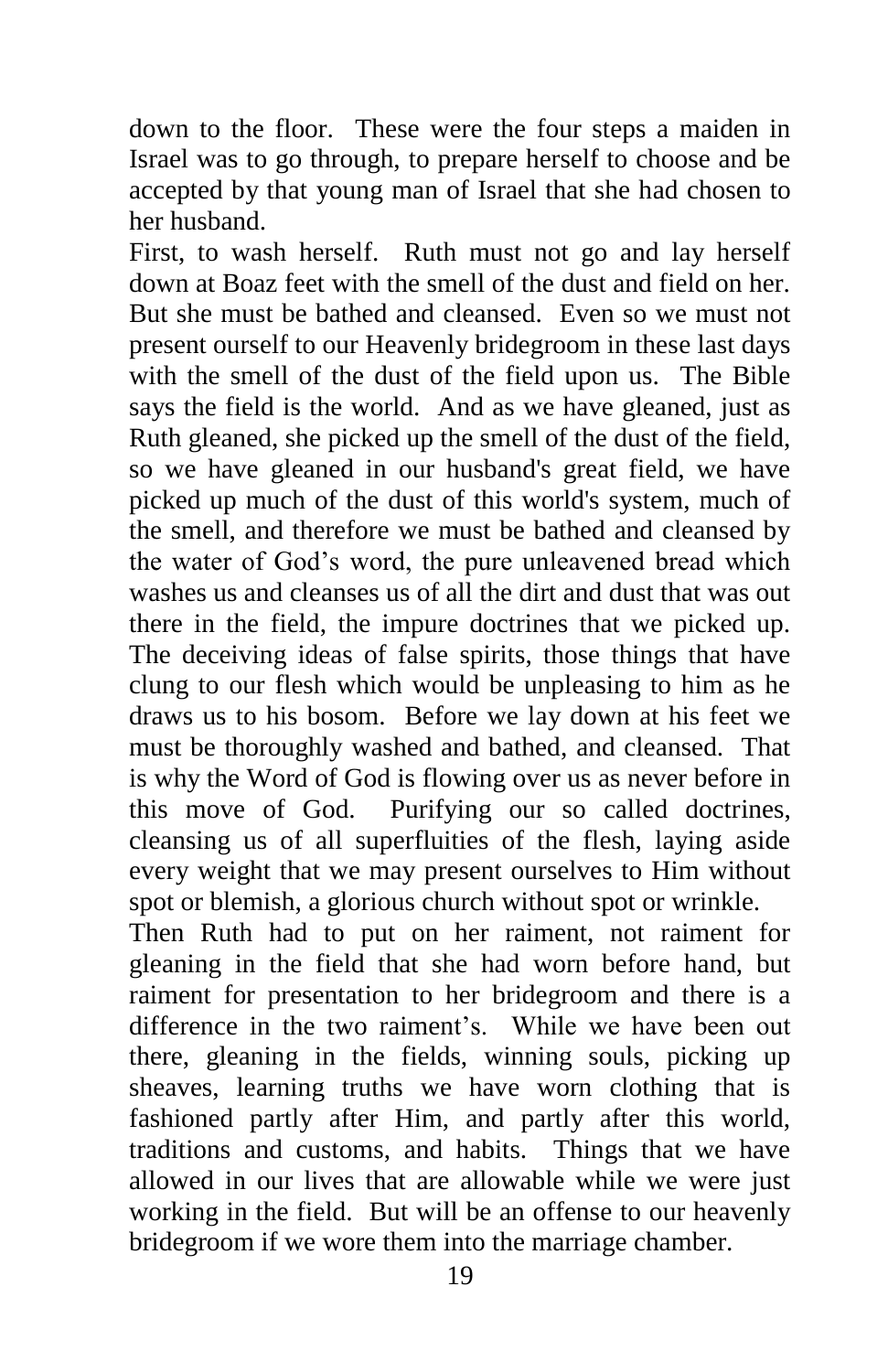Therefore he has prepared for us a wedding garment of pure truth, pure righteousness, absolute separation from this world and its pleasures. Only after we have put that garment on will we be prepared to lie down at the feet of our heavenly Boaz.

Then Ruth was also to anoint herself after she was cleansed. She was to be anointed with those spices and those ointments that send forth a sweet smelling savour that would stir Boaz to the very roots of his being and be most pleasing in his nostrils. So we, it is not enough to be washed and cleansed by the word of truth, it is not enough only to put on the garment of righteousness, but we must be anointed by the Holy Spirit, the king's eunuch, His servant with those anointings and sweet smelling spices that shall be a sweet savour in the nostrils of our heavenly bridegroom.

Then the last step that Naomi said, was "Get thee down to the floor." She was to lay down on the floor at his feet in full submission to her husband, to be waiting for him then to lift her up to stand at his side as his bride. So when our washing and our adorning with our raiment and our anointing has been complete, all these will serve to bring us down to his feet to complete nothingness in our self. Full submission to our heavenly bridegroom, even through the husband ministry through which he draws us so that then the same husband ministry, and the word of truth that comes forth through him, the woman will be delivered once and for all and forever, from being underneath, but will then be lifted up to his side to reign as his queen.

You will notice it was at midnight that Boaz discovered Ruth laying at his feet, 12 p.m. Twelve is not only the number of fullness in the numerology in scripture, but it is the number of that midnight hour when that tribulation darkness will be covering the earth in all of its fullness. And it is in that hour, that our heavenly bridegroom is going to draw us into full union with Him, once and for all and forever.

Boaz' words to Ruth were, "Who art thou?" And Ruth answered, 'I am Ruth thy handmaid, spread therefore thy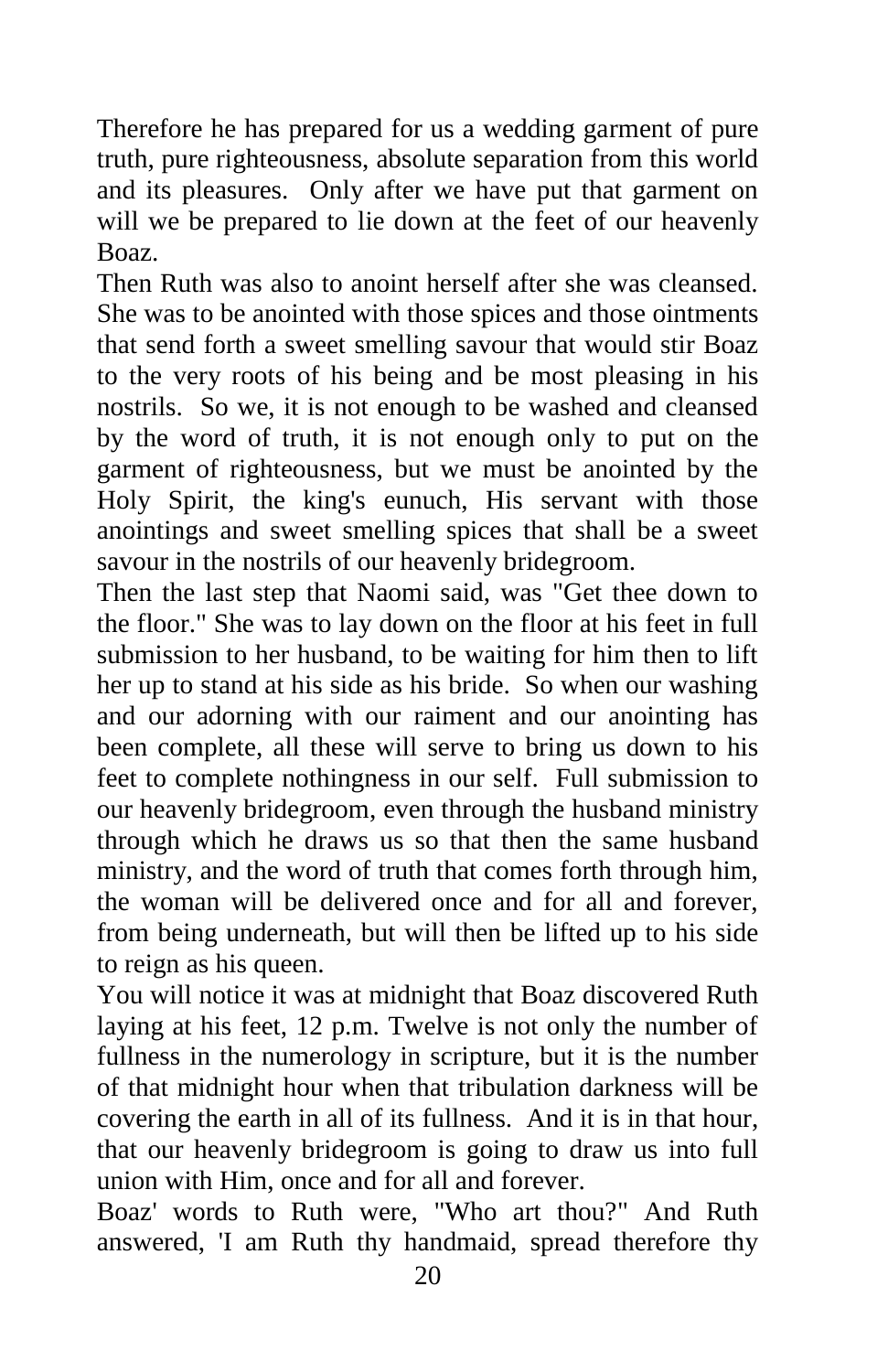skirt over thine handmaid for thou art a near kinsman." With these words Ruth was asking Boaz to fulfill the law of the kinsman redeemer in Israel. A law that said if a man died without giving seed to his wife, and bringing forth a manchild, a son that should raise up his name on his inheritance, that his brother next to him, or if that one died the brother next to him, or if he had no brother his nearest kinsman should marry his wife and raise up seed, raise up his brothers name on his inheritance, that his name should not perish off his inheritance.

Ruth's husband had died without giving her seed that would bring forth a manchild and there was no son to carry on the name of Elimelech on his inheritance. Ruth had no husband to bring forth a manchild in which her own life would be propagated into the next generation, but would wither away and die with her passing. So in taking her as his wife, Boaz was not only redeeming her husband's land, and restoring her husband's name to his inheritance, but he was also redeeming Ruth's life. Giving her seed that would bring forth a manchild in which her life would be propagated into the next generation. This law of the kinsman redeemer in Israel was a type simply to proclaim to us today, that if the ministry through whom Christ has been married to the church woman, the bride, falls back into the realm of the flesh, and dies spiritually, and the anointing of God departs from them, the supernatural life departs without bringing forth in their generation this incorruptible manchild from the woman the church, then God will have a younger brother ministry coming up from beneath them. Perhaps one who had never been to Bible school, or seminary, and has no training or experience, but God will anoint him, and marry that younger brother ministry to the church woman, to give her seed. That she might bring forth this manchild. So that the name, the supernatural nature of Christ might not perish from off his land, his inheritance, which inheritance we are.

If that ministry dies before the Lord, and loses the anointing without bringing forth the manchild that will not only keep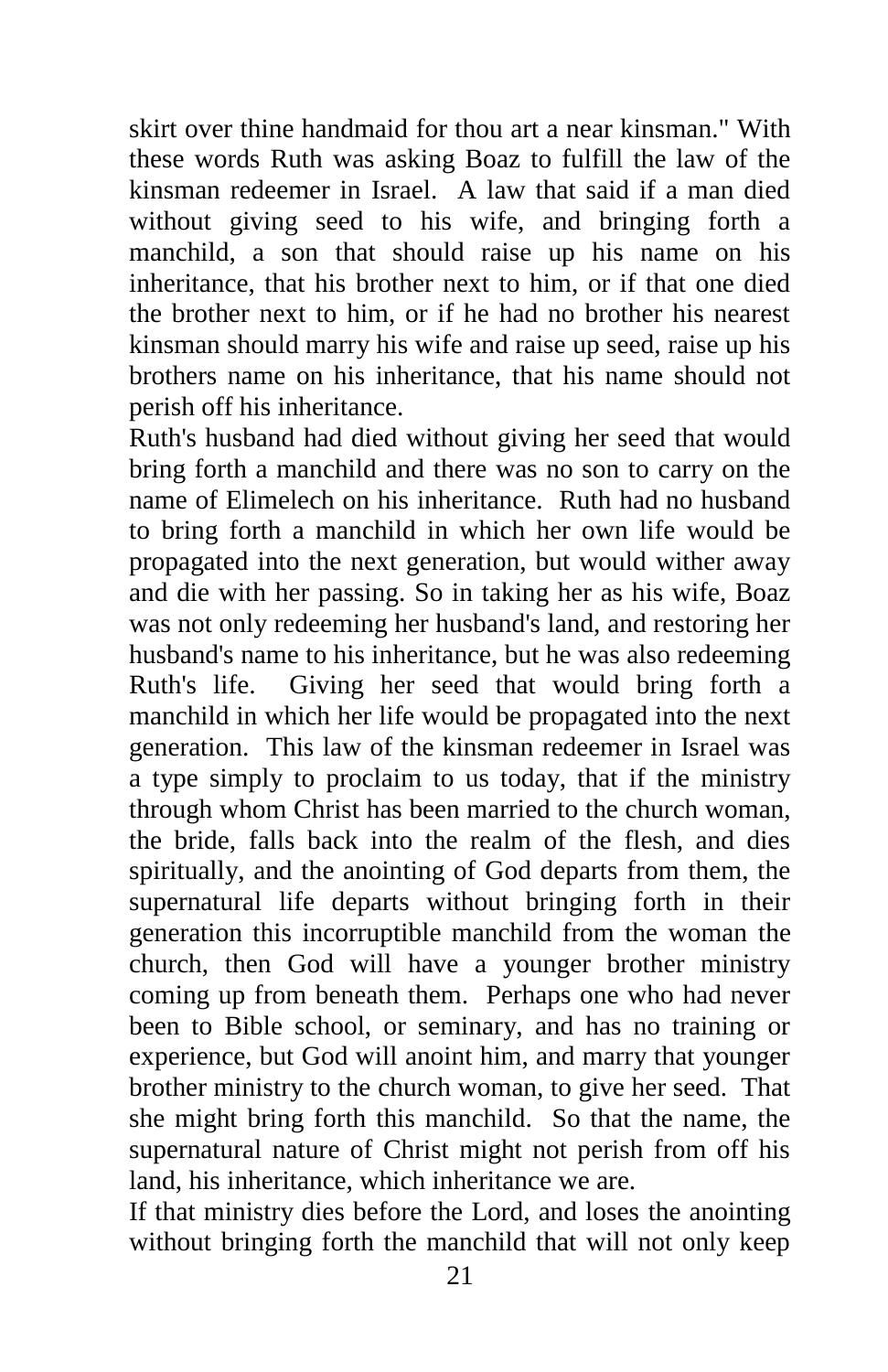the name, the supernatural nature of Jesus alive on His inheritance, but will also redeem the life of the church woman from whom the manchild comes forth, and propagate her life into eternity, God will raise up another younger brother ministry. And as that one dies, a nearest kinsman to marry the wife, the church woman, to ultimately bring forth this manchild to raise up the name and keep the name, the nature, of Jesus alive upon His inheritance, which inheritance we are.

The old order Pentecostal ministry today, which was once the bridegroom husband ministry to the woman, Christ's bride, has died and the supernatural life and anointing has departed out of it. But all over the world today, God is raising up a younger brother ministry, anointing him afresh and anew with the life of the husband bridegroom in Christ, to marry the dead brother's wife.

Not only to give her seed, the incorruptible seed, the Word of God, to bring forth that manchild which will forever keep the name of Jesus alive upon His inheritance, but also to redeem her life. For just as Ruth, without a husband to give her seed was dead, and the life within her could never come forth, so the church woman without a husband ministry anointed of Christ to give her seed is dead, and the life that is within her cannot be brought forth.

That younger brother, husband ministry, in these last days is going to be the ministry which is going to cover over the young woman clothed with the sun, with his skirt. The skirt of his wisdom, his righteousness, his love, his strength, his faith, his anointing that her life and the land might be redeemed.

Boaz said unto Ruth inverse 10, "Blessed be thou of the Lord my daughter, for thou has shewed more kindness in the latter end than at the beginning inasmuch as thou followedst not young men, whether poor or rich." And there were many young men in Israel at that time. Some who were not so wealthy in this world's goods, but were young and handsome and their faces fair and ruddy with the bloom of youth.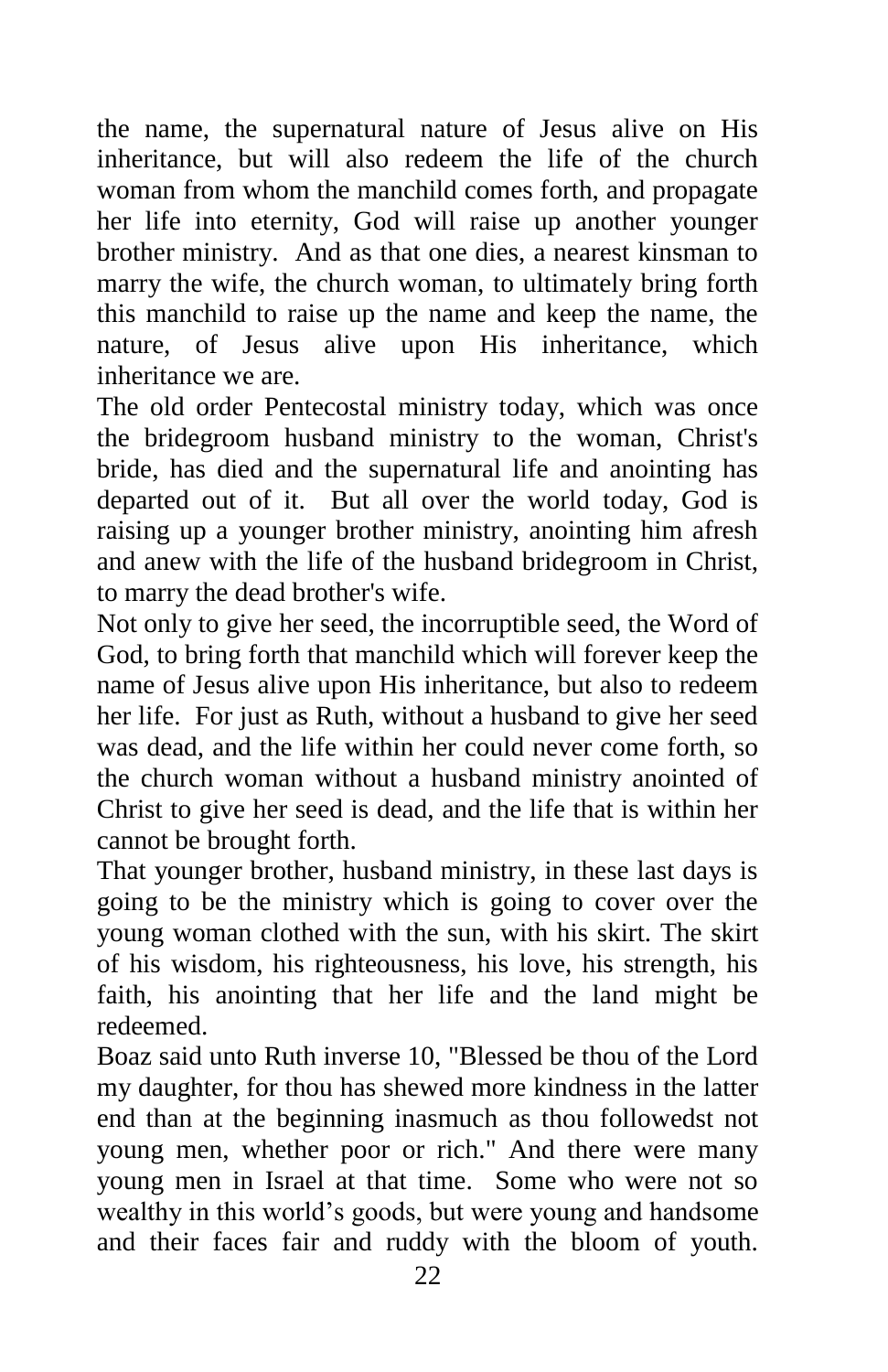There were others that were both young and handsome, and very wealthy, but Ruth had not been led to any of their fields.

Boaz was an older more mature man in Israel, with many years of facing the hardship of life in Israel, and fighting the battles of Israel with its enemies round about, the Philistines, the Jebusites, the Amorites, and so forth. His face was not what you would call handsome, fair and ruddy with the bloom of youth on it.

But it was tan and weather beaten, wrinkled and creased in places from hard labour, and from hard battles fought to keep the people of Israel in their land. But Ruth followed none of the younger men, with all their beauty and riches, but she felt led of God to choose one matured and aged in the wisdom of God, and the strength of God.

Today in the New Testament Israel across the land, there are many young men, young ministries in Israel coming forth with the full bloom of youth upon their countenance. Strong and tall in stature with spiritual muscle swelling as they go forth demonstrating their gifts of the spirit, healing the sick and manifesting great strength, and sometimes great anointing in the bloom of their youth. But this fresh young woman whom God is clothing with the sun and has chosen to bring forth a manchild in these last days is not going to choose any of them, but she will wait for the Spirit of God to lead her to that more mature ministry whose face perhaps doesn't shine with the bloom of youth, and does not manifest a great powerful anointing just for healing the sick and casting out devils. But one whose spiritual face is tanned and weather-beaten, aged and matured in the wisdom of God, and His eternal purpose. One who has fought many wars in the name of the God of Israel. And who is more concerned in this hour about harvesting in the wheat and barley in God's great harvest field. And threshing at the threshing floor God's harvest to separate the wheat from the chaff and bring forth bread, the bread of life, than they are in crossing the world and demonstrating a great anointing for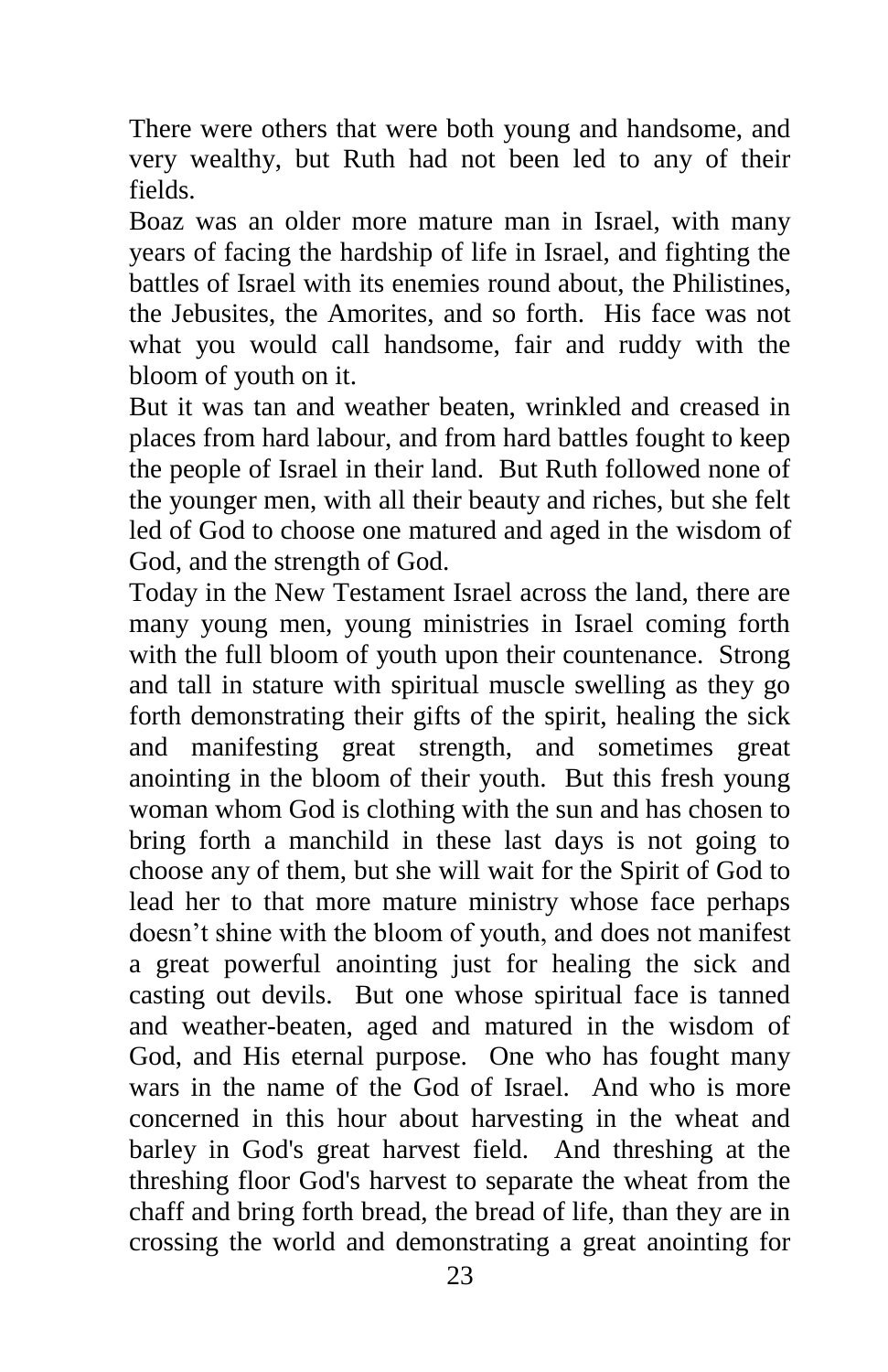the healing of the sick, or casting out strong devils continually.

Those who have matured in the wisdom and experience of God have seen many a young man in the spirit with a powerful anointing on him go down under the onslaughts of Satan. Either deceived into a false doctrine, or into a visitation from some false angel of light, or into leaving his wife for another woman, and they know it is those young men in the spirit that have the most powerful anointings, but who do not have the wisdom and maturity of God to go with it, who fall before the onslaughts of Satan quicker than anyone else. So this young woman, the chosen bride of this hour, is not going to follow after young men, poor or rich. But after that more mature ministry whom God had chosen to give her that seed, the mysteries of revelations of God's Word which shall bring forth a manchild from within her.

So Boaz in spreading his skirt over Ruth, committed himself to pay the full price to give not only all that he had, but himself, to fulfill the law of the kinsman redeemer, and redeem not only her husband's land, but Ruth's own life. But, he said, first there was a kinsman that was nearer than him, who had to be given his opportunity first to play the part of a kinsman redeemer to her. He must first be given his opportunity to redeem her and her land. And if he would not play the part of a kinsman to her, then Boaz himself would fulfill that part.

It was for this cause that the Apostle Paul, when he was sent forth by Jesus in the first century, with the next revelation of God for the hour, always had to go into the synagogue to the Jews first, and then when he was rejected of them, free to take the Gentile bride unto himself and minister to her.

When Jesus came two thousand years ago with the next revelation of God for the hour, the priestly ministry in Israel was the husband to the church woman, and in rejecting Jesus and the word that He brought, they died before the Lord.

Paul and those who moved with him, became that younger brother ministry who was to be married to the woman, the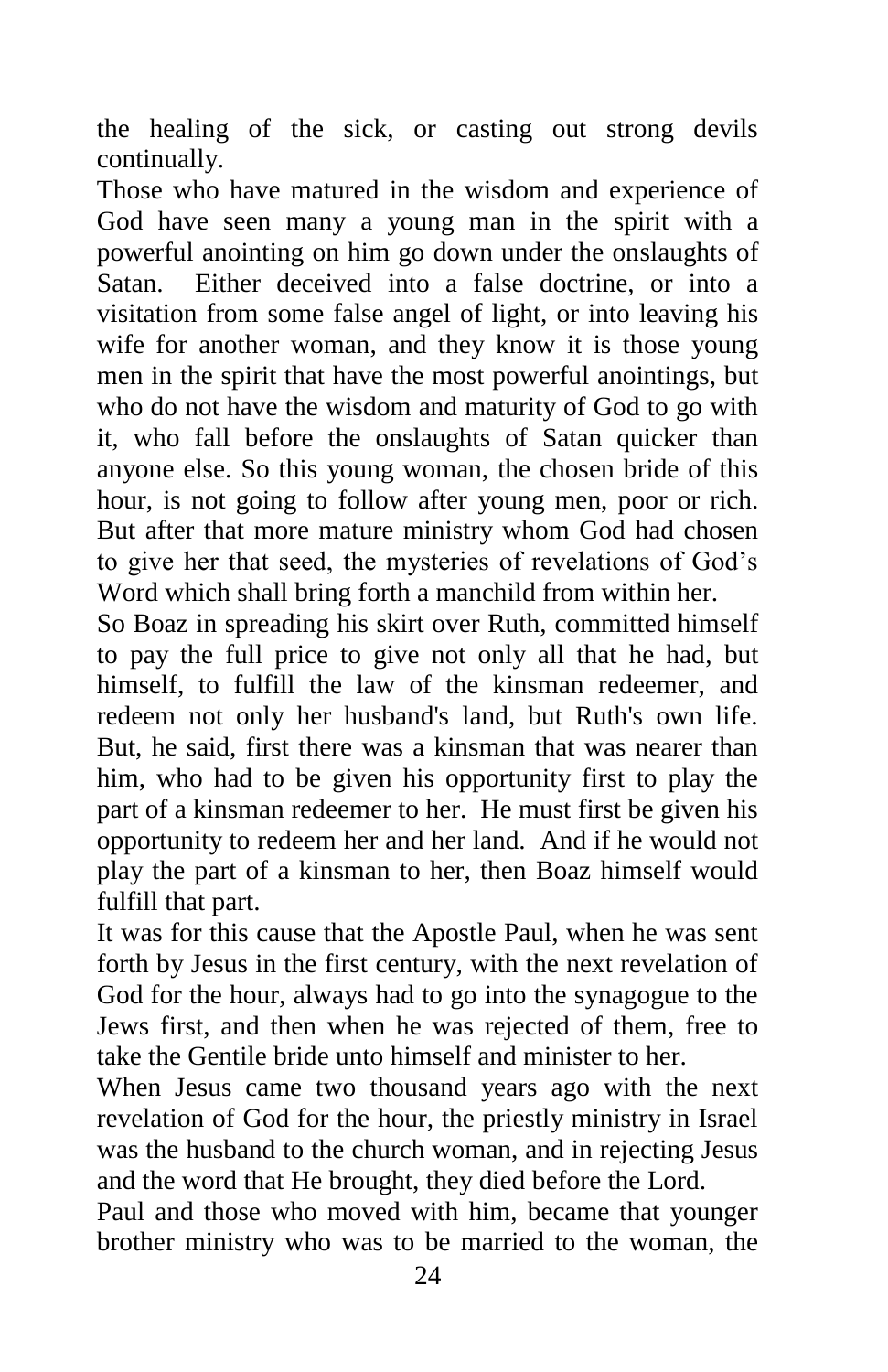church that would be called out of the Gentile world, and perform the part of the kinsman redeemer to her, to give her seed that the name of Christ, the supernatural nature of Christ might be raised up on His inheritance.

But Paul was not allowed by the Spirit of God to simply go forth to the Gentile church that the Spirit was calling out and join himself to her, and give her the seed that was in him. But he had to go to the Jew first, and then every synagogue in the land, and present the message to the ministry that was there to give them the opportunity to perform the part of the kinsman to the woman. When they rejected the opportunity, then Paul himself was free to go forth and play the part of the kinsman redeemer to the woman.

So it is today, that those of us who have been called of God to play the part of the kinsman redeemer to the church woman, whose old order husband ministry died before the Lord, and who had been given the next revelation of God for the hour, were forced first by the Spirit of God to go forth into the churches that we came out of and give the ministry that was there, the young men that came forth from the denominational Bible schools, and so forth, who were a nearer kinsman than us at that time, the opportunity to receive the message. To play the part of the kinsman redeemer to the woman. But when they had rejected the seed, and the revelation of God for the hour, then we were free to cross the world, and join our self to the church woman that God has called out, and play the part of the kinsman redeemer to her.

So Boaz sat himself down in the gate, and the nearer kinsman to Ruth came by and Boaz called to him and chose ten witnesses of the elders of the city, and sat them down in the gate, and told the nearer kinsman that Naomi was selling a parcel of land that needed to be redeemed, and was he willing to pay the price.

At first this nearer kinsman said he would redeem it, for the land was a good land, and he felt that it would be of much profit and benefit to him to add it to his inheritance. But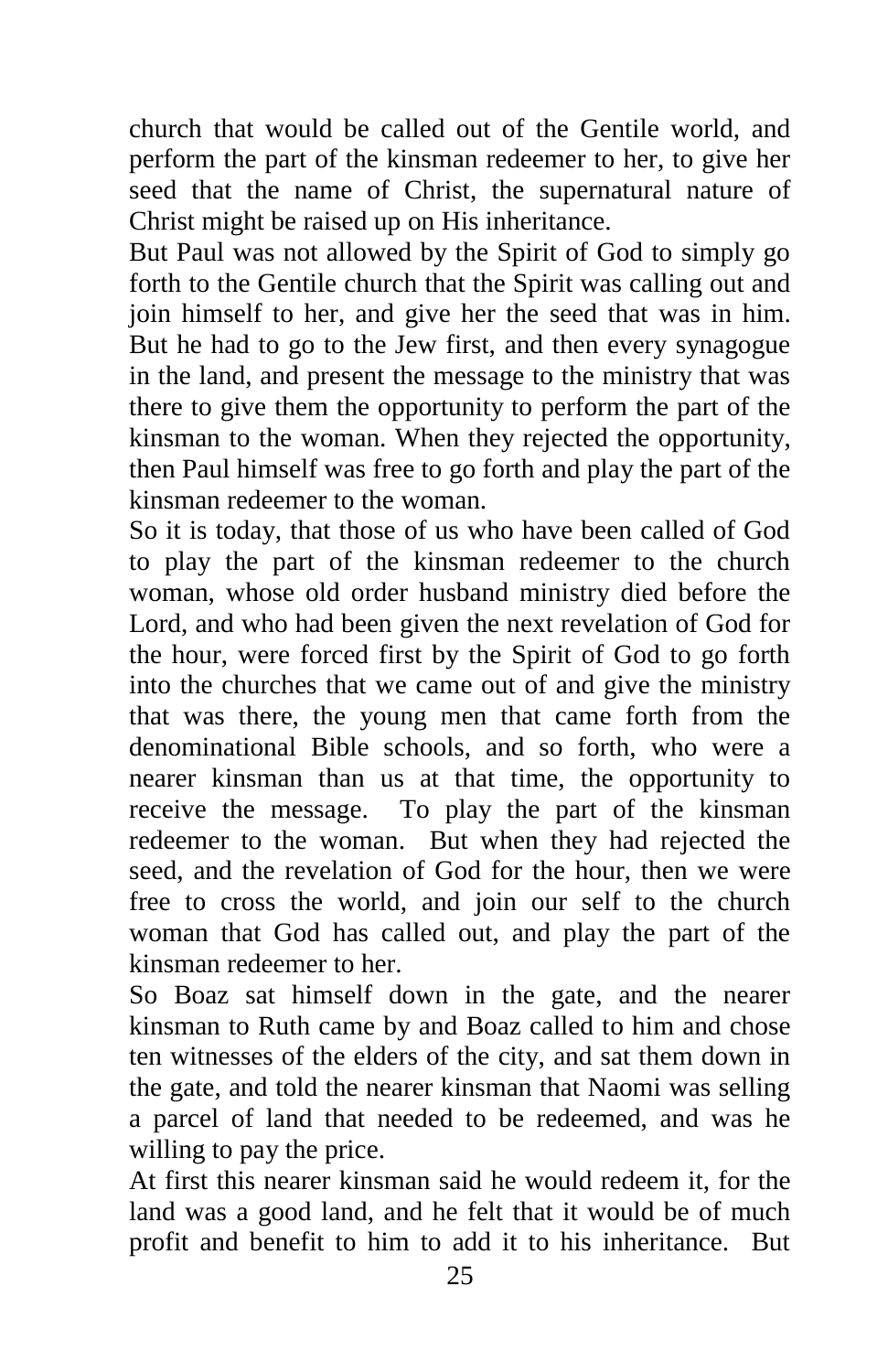when Boaz told him that if he redeemed the land, that he would also have to take to wife the young woman who had come back into Israel with Naomi, who was not recognized as a part of the church of Israel, not accepted by the people, and would have to join himself to her to raise up seed for his brother, the nearer kinsman answered I cannot redeem it, lest I mar mine own inheritance.

So it is with the old order ministry today in, Israel, who has been the nearer kinsman. They would like to redeem the land, and take over this move of the Spirit of God, but when they discover that they also will have to take with it, that fresh young woman all over the world who is not recognized by the church of Israel, as apart of the church, who comes from outside of the denominational systems, and refuses to be brought into bondage to them, and be one with them in their Babylonish system, to take on their ways, then they answer I cannot redeem it. It may mar mine own inheritance. I might lose my place and my position in organization, and denomination. I cannot accept this endtime revelation that this young woman wants to bring into Israel with her, lest it mar mine own inheritance. I must go on in the traditions of my elders.

Therefore, though we have had to present the message to them first, after they have rejected it, we are free to turn from them and join ourselves to this young woman that God is bringing out all over the land, unto us as our wife, and give her the seed, the revelation that God is giving to us.

The revelation which shall bring forth a manchild from her, and not only redeem her life, but redeem the land, Jesus' inheritance, and raise up once and for all and forever on the land, not our own name, but even the name of our dead brother, the old order ministry who has died before the Lord.

The name and the nature that was in them was not their own, but the name of Jesus, and the nature of Jesus. For it is one name and one nature in every generation of ministry. And so this manchild that shall come forth from the woman will not be brought forth to glorify us or our name, but to glorify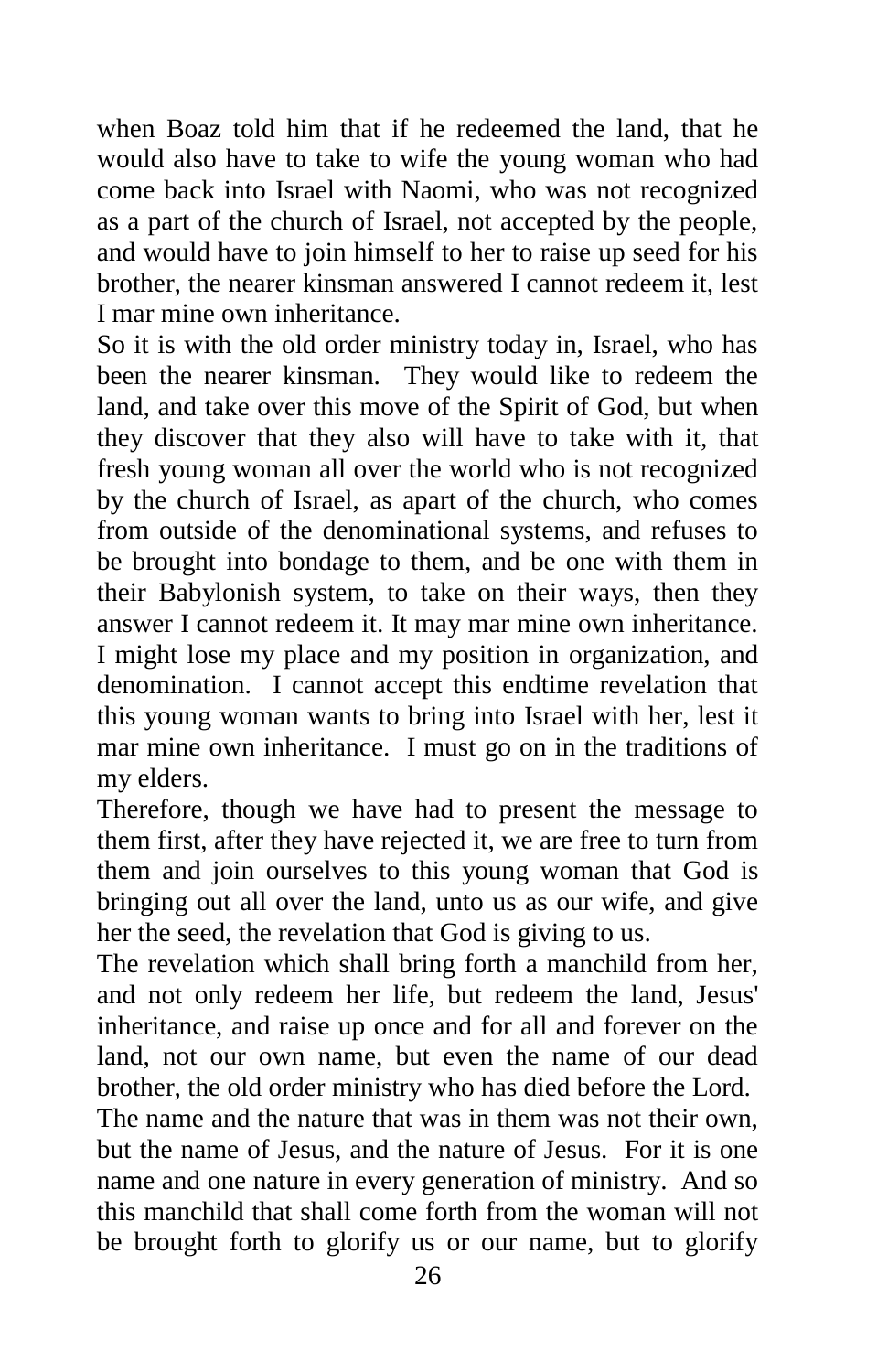even our brother ministry's name who has died before the Lord, and lift up and exalt them. For we recognize that the same name of Jesus was in them that is in us and that there is only one name and one nature that is to be raised up and glorified on the land, and that is His.

So Boaz bought the land, and redeemed both it and Ruth and her life. The elders that were in the gate said, we are witnesses. The Lord make the young woman that is come into thy house like Rachel, and like Leah, which two did build the house of Israel.

Herein we have another great mystery. For it was Leah and Rachel who were the two wives of Jacob, whose name became Israel, who brought forth twelve sons unto Jacob, or Israel, and built his whole house. Those twelve sons had twelve names; Simeon, Levi, Judah, Rueben, and so forth. Each of those twelve names in their original Hebrew meaning represented an attribute of the nature of Christ, which is the nature of God, which must come forth in us as we are growing up in Him.

All of those sons which Rachel and Leah brought forth and built the house of Israel, for their twelve names put together represented the fullness of God's nature. The last of those two sons that were born to Jacob and Rachel were Joseph, whose name meant fruitful bough, and Benjamin, whose name meant son of the right hand.

So this fresh young woman today is going to bring forth a manchild and just as Leah and Rachel built the house of Jacob, or Israel, so she is going to build the house of Jesus. For she is going to bring forth one many-membered manchild son, not twelve, but one, in whom is incorporated all the attributes of Christ's nature, fulfilling all twelve of the names of Jacob's sons. Especially the last two. Joseph, whose name meant fruitful bough, for this manchild is going to bring forth perfect fruit unto God. Benjamin's name meant son of the right hand, for this manchild is going to be that son of God which is going to come forth in incorruptibility, and sit down at the right hand of God.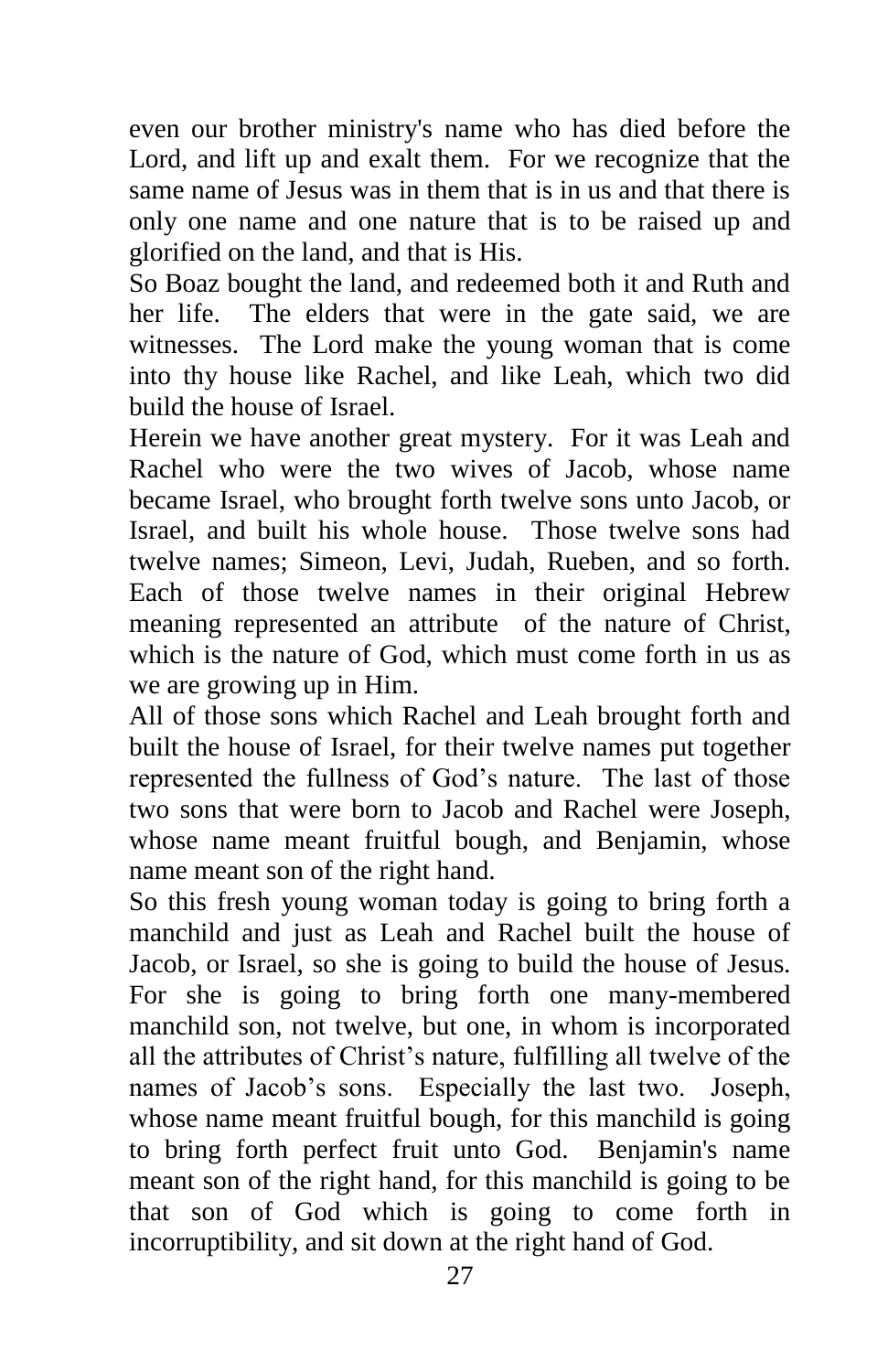So the divine mystery ends in verse 13, saying, So Boaz took Ruth, and she was his wife, and when he went in unto her, the Lord gave her conception, and she bore a son. And the women said unto Naomi, Blessed be the Lord God who has not left thee this day without a kinsman that his name may be famous in Israel.

We can rejoice today, that the Lord God has not and will never leave the church woman without a kinsman redeemer to raise up the name of her husband upon his inheritance. For if one generation of a ministry dies before the Lord, God will always raise up a younger brother, or a near kinsman redeemer in whom He will plant not only the revelation that the old ministry had, but fresh seed and fresh revelation, and marry him to the church woman, until this incorruptible manchild is brought forth.

The women prophesied of the child and said to Naomi, he shall be unto thee a restorer of thy life, and a nourisher of thine old age. Naomi, who was the mother-in-law, of course was a type of the old older church system, whose husband died and her own womb died, and could not possibly bring forth. But the prophesy is that this manchild that shall come forth from this fresh woman that is meeting in basements and living rooms all over the world will be the restorer of life to the old order church mother, and a nourisher of her old age.

For this manchild when he is brought forth and during the millennial reign of Christ will then minister to the old order church mother, and all that are in her. And he will restore the supernatural life of Christ to them and nourish the church mother in her old age, and bring forth in her that eternal incorruptible life that is in themselves.

Verse 16 says, and Naomi took the child, Ruth's child, and laid it in her bosom and became nurse unto it. And the women, her neighbors, gave it a name saying, There is a son born to Naomi, and they called his name Obed; he is the father of Jesse, the father of David, who was the spiritual father of Jesus.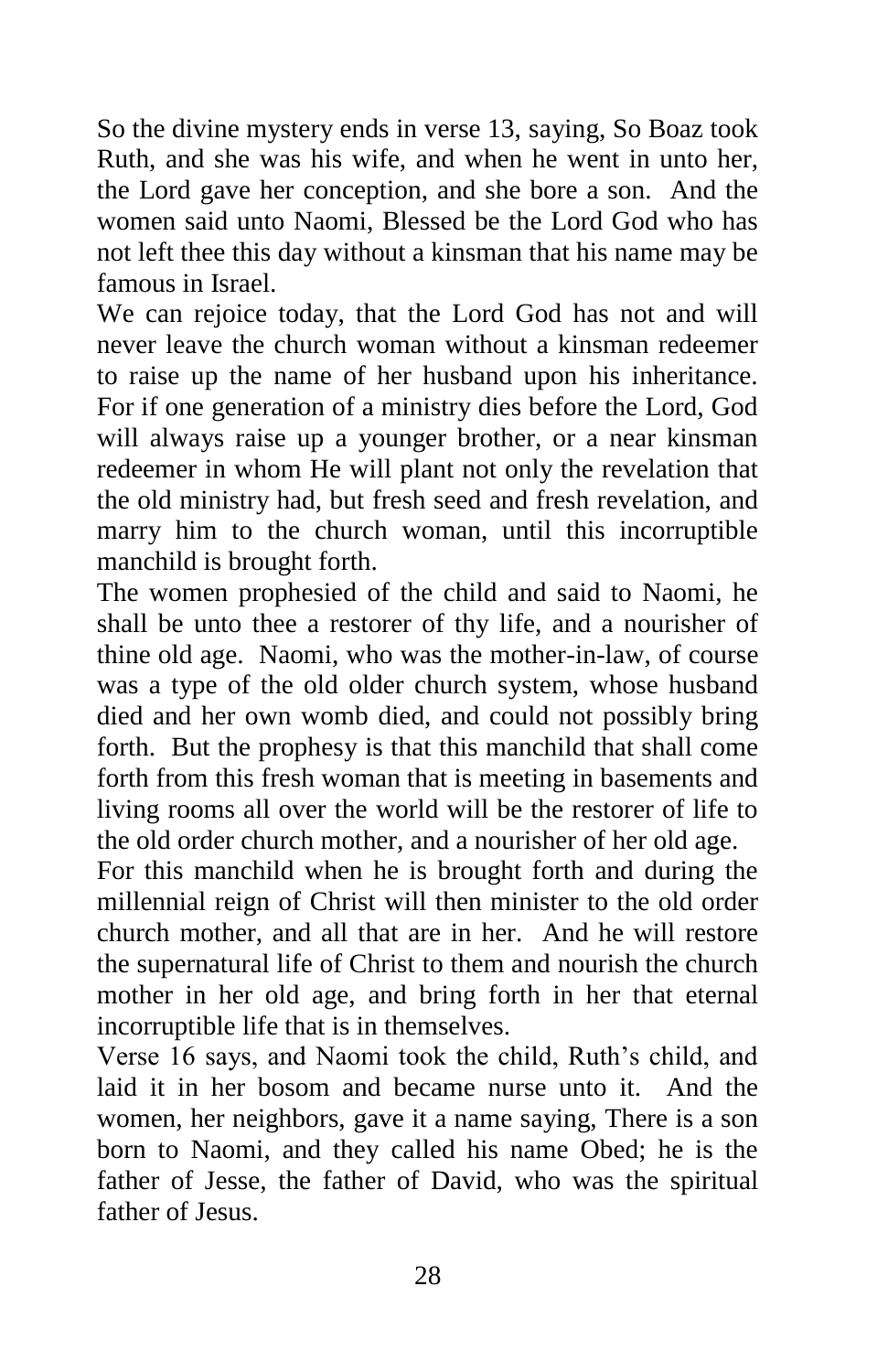I should like to close this message by relating a glorious experience I had a little over a year ago in a great endtime convention that we were having in Lubbock, Texas, at Christmastime. There were perhaps close to five hundred people present in the convention from all over the United States, and fifty or sixty endtime ministries.

In the beginning of the convention the Spirit of God had unveiled for me these glorious truths from the Book of Ruth, that I am sharing with you in this message. I had preached it, but had failed to see the last and most important truth in the message. The convention had been going on for six days and nights, with anointed endtime ministries rising up one right after another, and bringing forth many glorious endtime truths. Finally the last night of the convention, and the anointing had fallen upon ministry after ministry, and they had been raised up by the Spirit, and had brought forth line upon line, until it was midnight, and the glory of God was still upon the service. Brother Frank Miller from Nampa, Idaho, was ministering the last line, a powerful word under the anointing, and God was blessing our souls in a tremendous way.

I was sitting there, and since God had appointed me to watch over the moving of the Spirit during the convention, I was thinking that the hour had become late, and perhaps to go on any further would only give the people more truth than they would be able to assimilate and absorb. Therefore, I was about to feel led to close the service after the present ministry finished, when suddenly a note was passed up to me through the hands of the various ministry from my daughter, who was sitting out in the congregation. While Brother Frank Miller was continuing his ministry, I sat and quietly read the note.

In the note my daughter said, daddy, this afternoon while I was in my room resting, I drifted off to sleep, and I dreamed a dream. In the dream I saw a young girl, seemingly about thirteen years old. She was big with child. It was obvious that she had a manchild within her womb. But her mother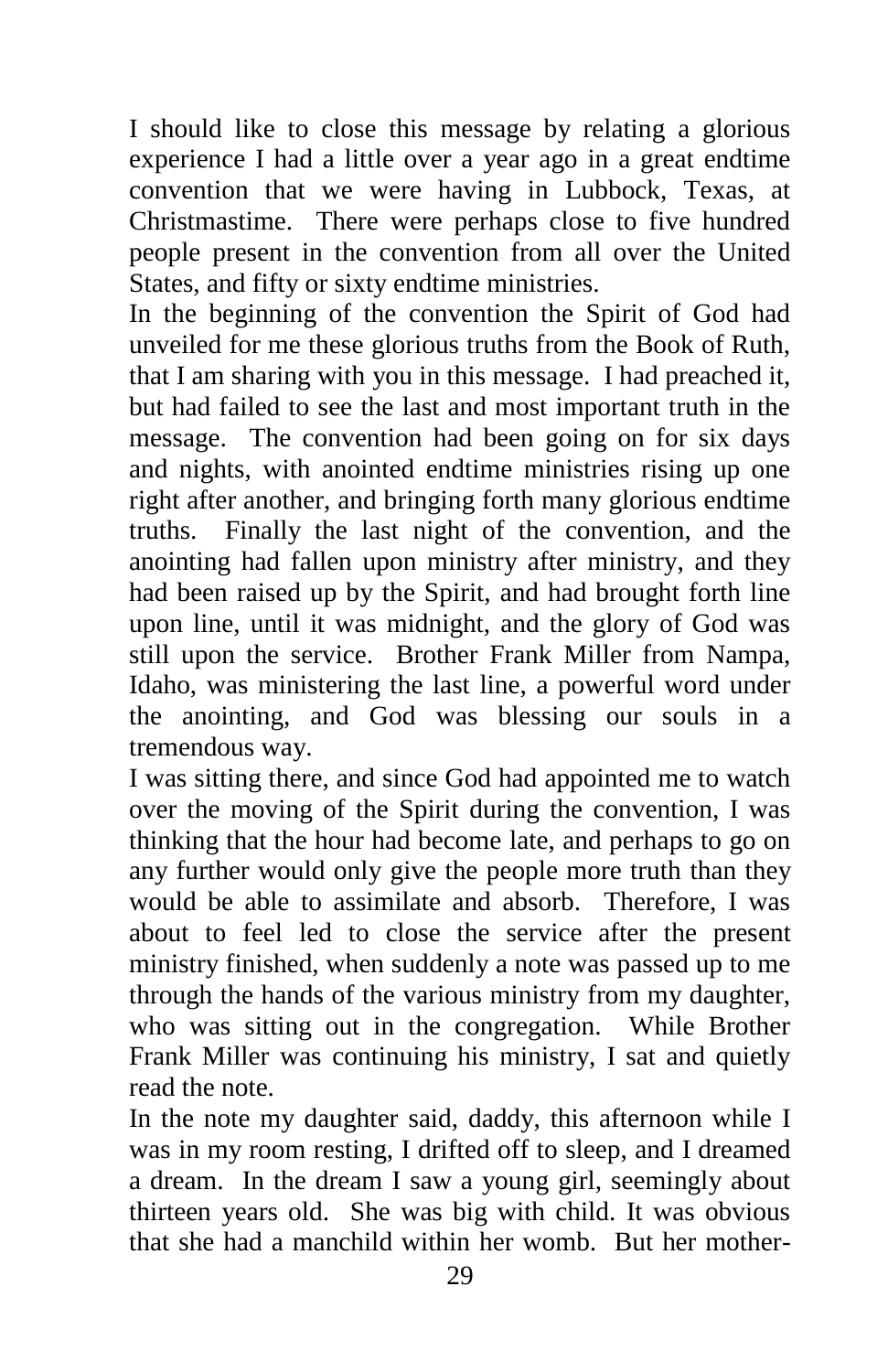in-law was saying to her, you are too young to bring forth this child. You do not have the strength to do so, and if you try to bring forth this child, it will only kill you. But the young girl put her eyes upon the Lord and lifted her eyes to Him in blind trusting faith, and therefore when her hour came, though in much pain and travail, she brought forth a child and instead of clutching it to her own bosom as her own, she handed it over to the arms of her mother-in-law. And the mother-in-law drew the child to her own bosom and began to nurse it. Then my daughter said, in the dream I heard a voice say, there is a son born to Naomi. My daughter said that was the end of the dream.

As I sat there, I studied the note and pondered the dream. I had read the Book of Ruth many times in times past, but for some reason when I came to verse 17, of the last chapter, had never read the scripture saying, there is a son born to Naomi.

Perhaps because the rest of the book reveals that it was Ruth that bore the child I failed to see what the Scripture really said, and I had always read it that there was a son born to Ruth. Because I didn't have my Bible in my hand it seemed to me that whatever spirit had given my daughter the dream was misquoting the scripture. I said to myself, "this dream was from the devil for it misquotes the Scripture, for the Scripture doesn't say there was a son born to Naomi, it says it was Ruth that bore the son. "So I was about to toss the note aside and ignore it, but suddenly the Spirit impelled me to open my Bible and check the Scripture again, and much to my surprise I read in the Scripture, that the women said, "There is a son born to Naomi".

Suddenly the Spirit of God not only began to unveil for me the interpretation of the dream, but to reveal to me the most beautiful truth and the beauty of the nature of this young woman that is being chosen of God to bring forth a manchild.

First, the Spirit it gave me the interpretation of the dream, and He made me to know that there is a very young woman all over the world today that is come out of the Baptist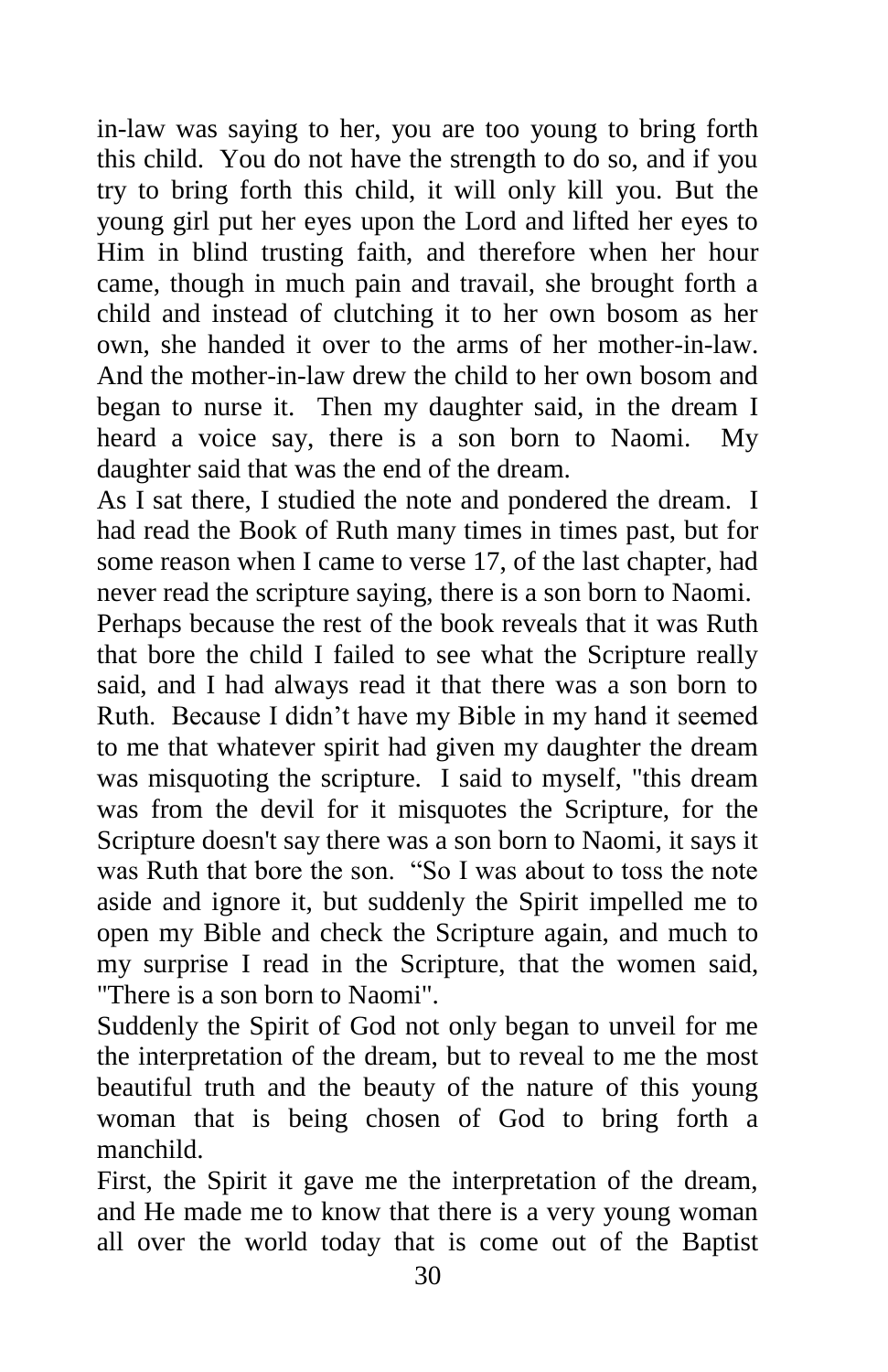denomination, Methodist denomination, Episcopalian denomination, and Presbyterian denomination and receiving the Baptism of the Holy Spirit. She is meeting in basements and living rooms and prayer groups all over the world. Having come out of' the modernistic denomination, and even though she has received the Baptism of the Holy Spirit, she is still young in many ways, perhaps even a little immature and childish in many ways. Although she has received the Baptism of the Holy Spirit, she has not yet matured in the understanding of the life of the Spirit. Sometimes in her prayer groups and meetings, she does foolish things. Gets her gifts all confused, and yet God has shown her, and her husband ministry that her belly and her womb is swelling with a manchild. The old order Pentecostal church mother looks at her in her youth, and she cannot believe that she has the strength to bring forth an eternal incorruptible immortal manchild that will manifest the incorruptible life of God in Christ so the old order church mother looks at this young woman, in her home meetings and prayers groups, all over the world, and scorns her and ridicules her. Continually proclaiming to her that she is very foolish to imagine that she has the strength as young as she is to bring forth this manchild that she is preaching about.

But in the face of it all, this young girl is going to put her eyes on the Lord and on her husband, Jesus, and trusting in Him through much travail during the threshing hour, that she is going to bring forth this incorruptible manchild. But when she does she is not going to clutch it to her own bosom as her own, selfishly seeking to possess it. She is not going to claim any glory whatsoever for bringing it forth. In fact she is going to give it over to the old order church mother, as she will turn to God in this last hour, and let the

old order church mother clutch it to her own bosom, and take the glory for bringing it forth calling it her own. For in that hour it will be revealed that we really are all one church, and one ministry and that all the divisions and separations that the devil has wrought down through the ages will have been